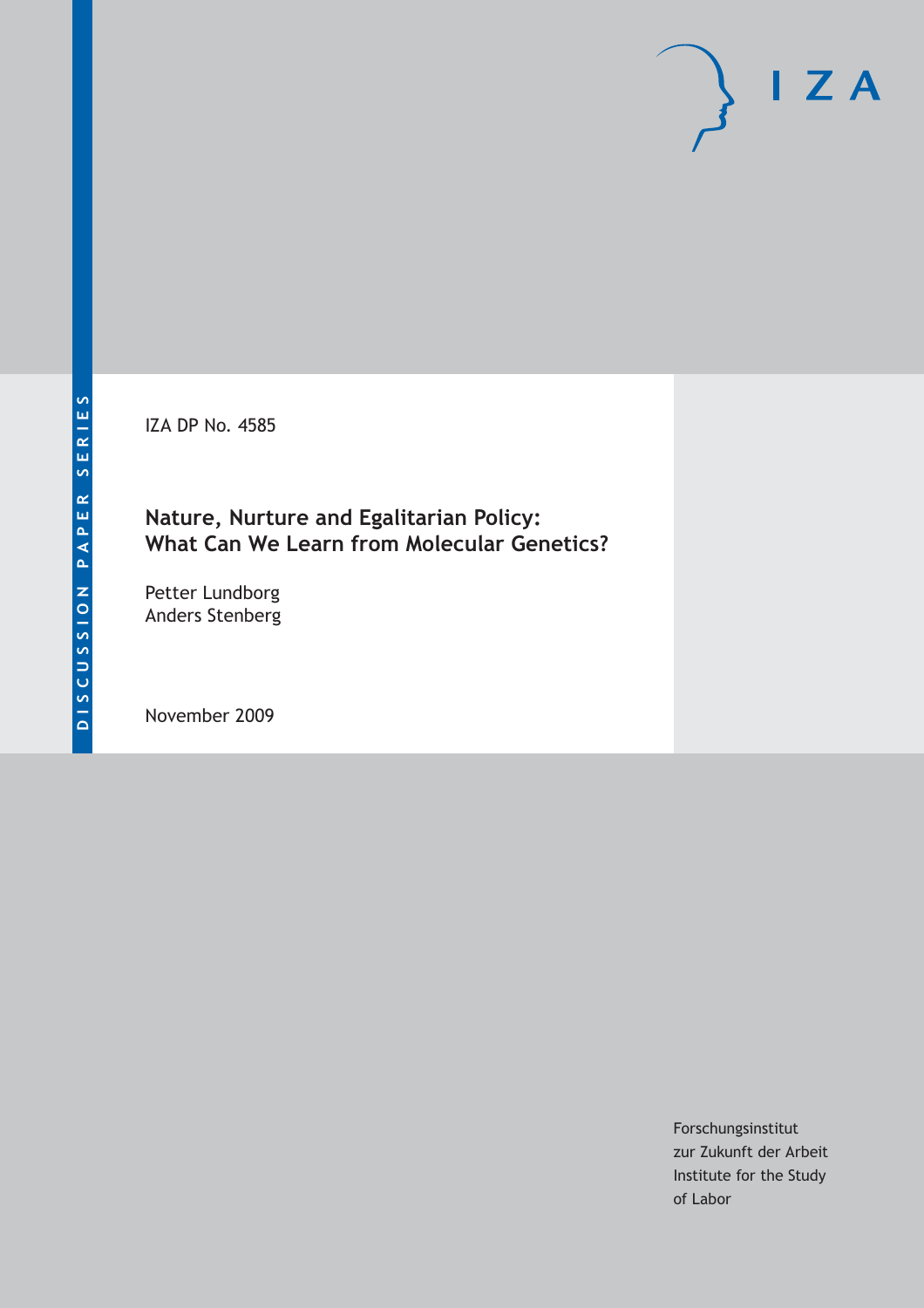# **Nature, Nurture and Egalitarian Policy: What Can We Learn from Molecular Genetics?**

### **Petter Lundborg**

*VU University Amsterdam, Tinbergen Institute, Lund University and IZA* 

#### **Anders Stenberg**

*SOFI, Stockholm University* 

Discussion Paper No. 4585 November 2009

IZA

P.O. Box 7240 53072 Bonn Germany

Phone: +49-228-3894-0 Fax: +49-228-3894-180 E-mail: iza@iza.org

Any opinions expressed here are those of the author(s) and not those of IZA. Research published in this series may include views on policy, but the institute itself takes no institutional policy positions.

The Institute for the Study of Labor (IZA) in Bonn is a local and virtual international research center and a place of communication between science, politics and business. IZA is an independent nonprofit organization supported by Deutsche Post Foundation. The center is associated with the University of Bonn and offers a stimulating research environment through its international network, workshops and conferences, data service, project support, research visits and doctoral program. IZA engages in (i) original and internationally competitive research in all fields of labor economics, (ii) development of policy concepts, and (iii) dissemination of research results and concepts to the interested public.

IZA Discussion Papers often represent preliminary work and are circulated to encourage discussion. Citation of such a paper should account for its provisional character. A revised version may be available directly from the author.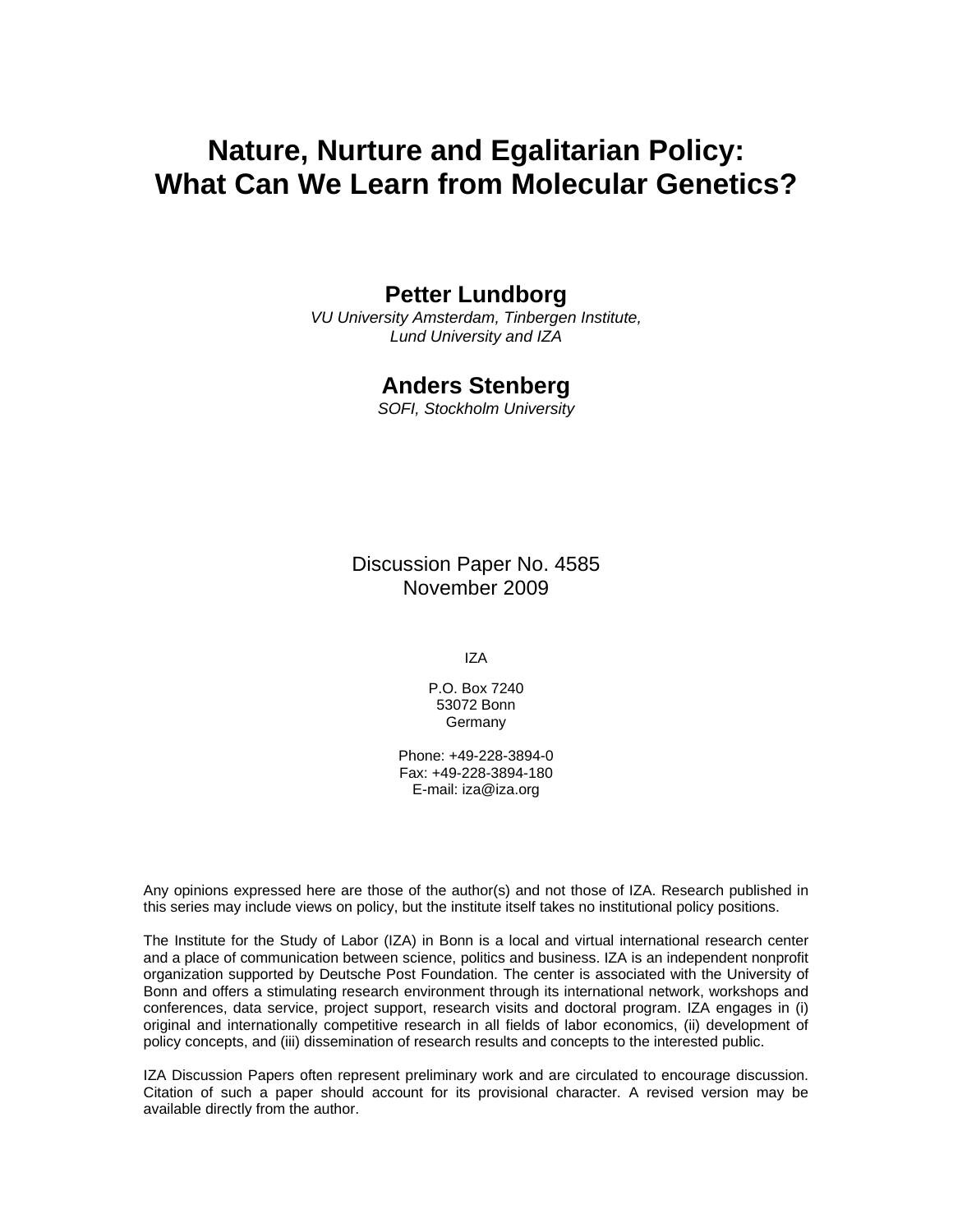IZA Discussion Paper No. 4585 November 2009

## **ABSTRACT**

### **Nature, Nurture and Egalitarian Policy: What Can We Learn from Molecular Genetics?**

This brief paper draws attention to molecular genetic research which may provide a new dimension to our understanding of how socioeconomic outcomes are generated. In particular, we provide an overview of the recently emerging evidence of gene-environment interaction effects. This literature points out specific policy areas which may compensate individuals carrying genetic risks, without resorting to gene mapping of the population. Such policies would also increase intergenerational mobility if genetic and/or environmental risk factors are more common in socially disadvantaged groups.

JEL Classification: J62, H50

Keywords: gene, environment, interaction, molecular genetics, inequality

Corresponding author:

Anders Stenberg **SOFI** Stockholm University SE-106 91 Stockholm Sweden E-mail: anders.stenberg@sofi.su.se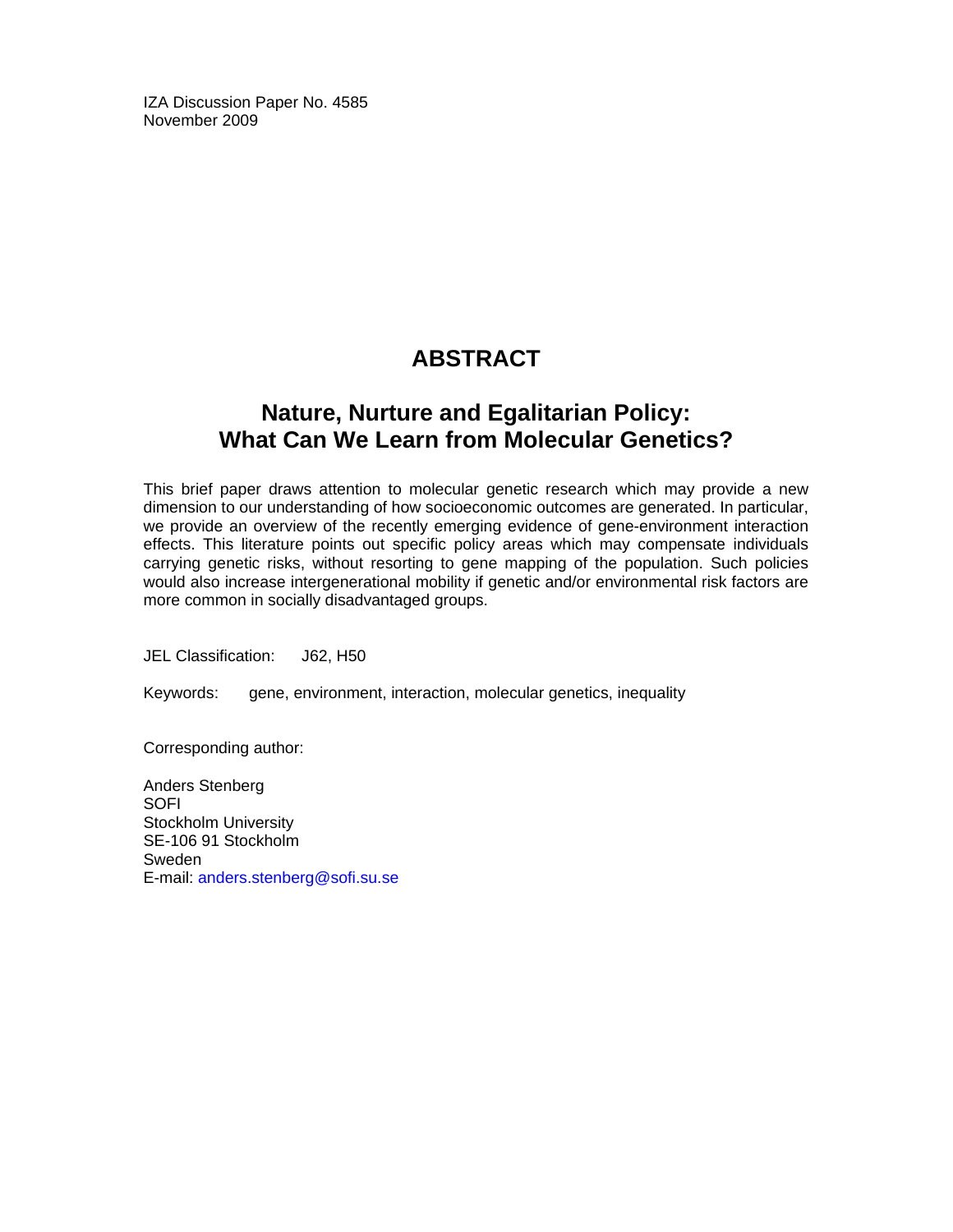## I Introduction

Economists have shown an increased interest in quantitative genetics, i.e. how genetic endowments co-vary with earnings, education or human behavior. The hereditary components reported for education have been between .45 and .65 and for earnings between .25 and .40 (e.g. Behrman and Taubman 1976, 1989, Taubman 1976, Plug and Vijverberg 2003, Björklund, Lindahl and Plug 2006, Björklund, Jäntti and Solon 2005, 2007, Sacerdote, 2002, 2007, Liu and Zeng 2009) while about .20 of the variation in personal traits such as risk-taking and overconfidence is explained by heritage (Cesarini et al. 2009a, 2009b). These studies have contributed greatly to the acceptance and understanding that genes play an important role in explaining various outcomes (or phenotypes). Methodologically, they adhere to a tradition which spans over a number of academic fields, where genetic variation is indirectly identified by analyzing intergenerational transmissions in families with adopted children, or by comparing correlations of monozygotic (MZ) twins with those of dizygotic (DZ) twins.

The estimated nature components include direct genetic effects  $(G)$ , interactions between different gene types  $(G \times G)$  and gene environment correlations (rGE). The latter reflects that the definition of nature encompasses the genetic influence on the individual's environment (e.g. due to their genetic similarity, MZ twins are treated more similarly than DZ twins and they may also generate their own environments more similarly than  $DZ$  twins).<sup>1</sup> Further, if the sensitivity to genetic risk is conditional on some environmental factor, the estimated nature components also capture gene environment interaction effects ( $GxE$  henceforth).<sup>2</sup> These aspects, and others, have made the interpretation of traditional heritability estimates a subject of debate as it is unclear to what extent they reflect environmental factors.<sup>3</sup> Consequently, in terms of specific policy implications, quantitative genetics is generally silent. However, many governments redistribute resources on the basis of genetic endowments. Medications are subsidized for individuals with chronic diseases, disabled are entitled to extra public resources; dyslectic pupils are offered extra teaching assistance etc. Individuals could in these cases be said to be identified as carriers of genetic risks (through their behaviors/symptoms), and compensated by environmental improvements in the form of medication, equipment and/or teaching hours.<sup>4</sup>

Recent molecular genetic research sheds new light on how genes operate by directly observing individuals' genetic variants and their associations with

 $1$ Put differently, rGE reflect that the probability of a experiencing a specific E differs for different G.

<sup>&</sup>lt;sup>2</sup>GxE reflect that the sensitivity to a specific E differs for different G. GxE has been addressed within the tra-ditional framework of quantitative genetics (e.g. Turkheimer et al. 2003, Björklund, Lindahl and Plug 2006), we discuss these in Section 2.

 $3$ From a number of different perspectives, authors have made critical assessments of heritability estimates based on traditional models (e.g. Goldberger 1979, Jencks 1980, Scarr and Weinberg 1994, Stoolmiller 1999, Smith et al. 2000, Case et al. 2000, 2001, Dickens and Flynn 2001, Joseph 2002, Rutter and Silberg 2002, Horwitz et al. 2003, Richardson and Norgate 2006, Heckman 2007, 2008, Cunha and Heckman 2009).

<sup>&</sup>lt;sup>4</sup>Market solutions may of course also compensate genetic differences, e.g. we buy glasses to improve poor eyesight (Goldberger 1979).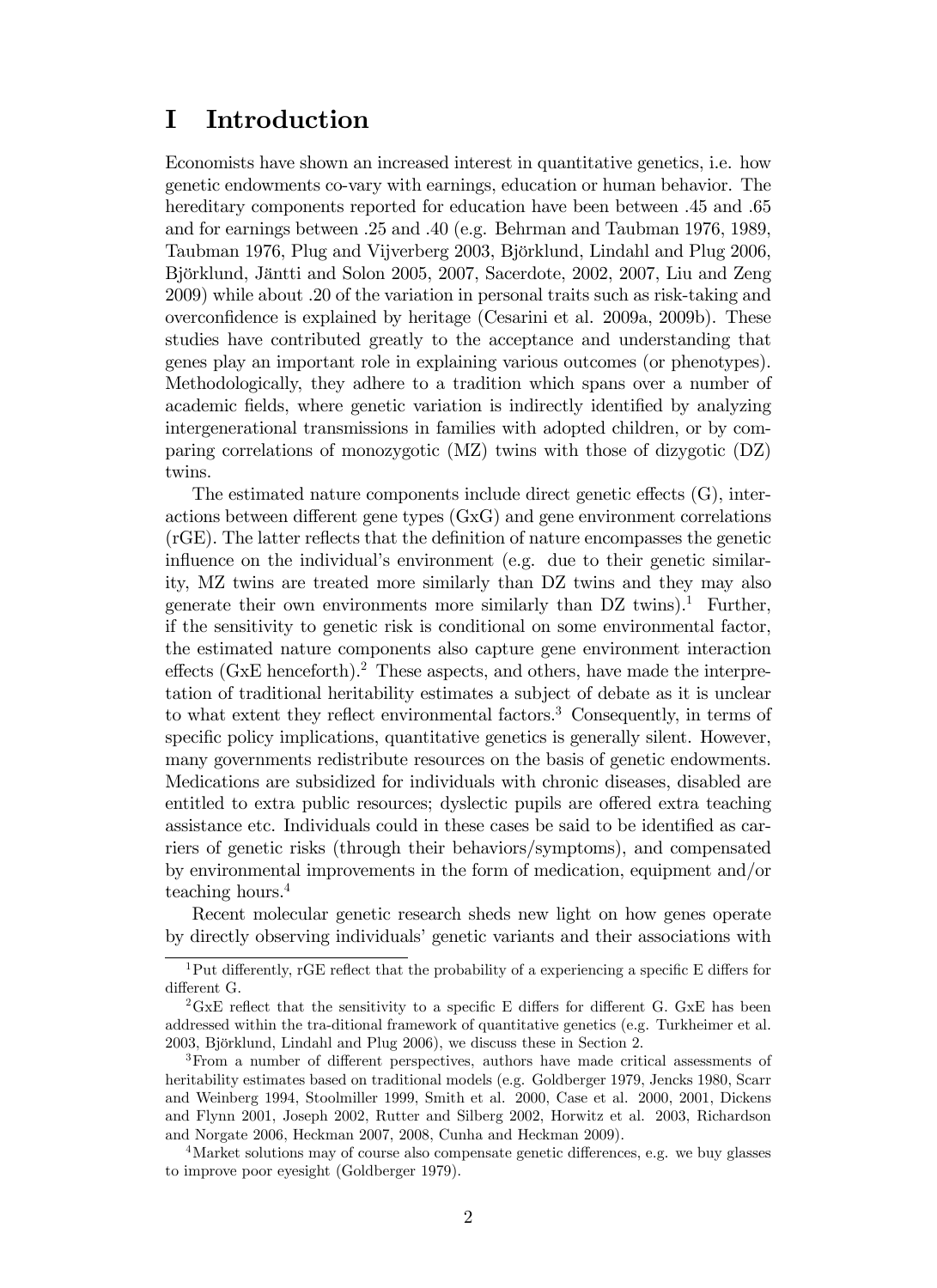outcomes. In the last decade or so, this literature has uncovered an increasing amount of evidence of GxE which, together with epigenetic research (to be explained below), has challenged the traditional view of separating between effects of genes and environments. The GxE evidence suggests that a given gene-outcome association surprisingly often only holds conditional on some environmental risk factor. Hence, if carriers of a genetic risk suffer disproportionately in a certain environment, a policy which reduces the prevalence of the harmful environment will compensate this group of individuals without resorting to gene mapping of the population.

The purpose of this article is to provide an overview of the emerging GxE evidence in molecular genetic research, assess identification issues and discuss possible policy implications. For economists and other researchers concerned with how socioeconomic outcomes are generated, the overview and assessment of this branch of literature may serve to increase the understanding of the nature-nurture interplay.<sup>5</sup> Taken at face value, the GxE evidence point out environmental risk factors (examples are given in a moment) which policy may subdue to enhance outcomes of those carrying the genetic risk. Such policies would also increase the intergenerational mobility in a society, under the plausible assumption that individuals in low socioeconomic groups are more likely to be exposed to environmental and/or genetic risk factors. Thus, if a detrimental environment has unequal effects, which systematically depend on the genetic heritage of individuals, there is increasing impetus for an egalitarian policy maker to offset the environmental risk.<sup>6</sup>

One strand of molecular genetic research singles out genetic variants, often derived from experimental evidence on animals, to test hypotheses of a statistical association with some personality trait or disease. Since 2005, so-called genome-wide association studies (GWAS) have made it possible to examine hundreds of thousands of genetic variants and their associations with individual traits (Pearson and Manolio 2008 provide an introduction to GWAS, see also the webpage of the National Human Genome Research Institute). A number of different diseases have been linked to genetic variants but the estimated effects have been tiny (Hirschhorn 2009, Goldstein 2009). Given that traditional studies frequently have indicated heritability estimates in excess of .60 for height, IQ and hyperactivity disorders ADHD, geneticists have been somewhat surprised that identified gene associations, including accumulated effects of multiple genes, only explain about 3 per cent of the variation in a trait such as height (Weedon et al. 2008), and even less of the variation in IQ scores (Butcher et al. 2008, Meaburn et al. 2008) and in ADHD (Franke et al. 2009, Wallis et al. 2008, Thapar and Stergiakouli 2008). Several hypotheses have been put forward to explain the weakness of the findings. It may be that outcomes are affected by a large number of gene types in combination, and that these combinations need to be identified, or that the important genetic

<sup>&</sup>lt;sup>5</sup>None of the economic papers on quantitative genetics mentioned in the beginning refer to the recent molecular genetic research. In their analysis of the origins of inequality, Cunha and Heckman (2009, p330) acknowledge the GxE literature but they do not discuss the evidence or its implications.

 ${}^{6}$ To be precise, the GxE evidence implies that inequality is reduced across "genetic groups" if individuals carrying a genetic risk benefit more from an improved E than individuals without genetic risk.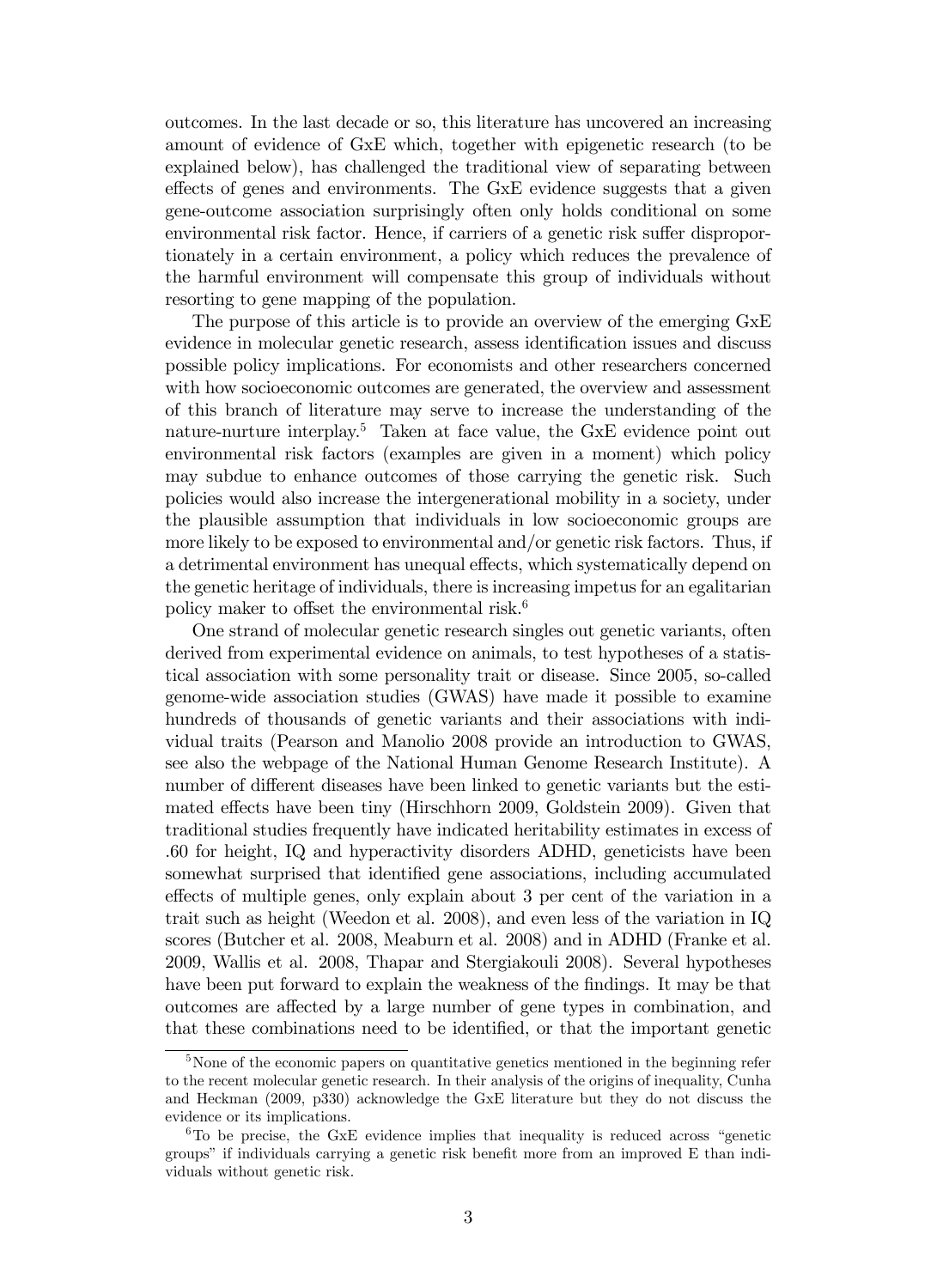variants are rare, making it necessary with very large samples for statistical power.

Meanwhile, researchers with access to detailed data on genes and environments have explored hypotheses based on the idea that outcomes are influenced by genes, but only conditional on some environmental risk. This research uses experimental evidence on animals as guidance to find relevant genetic risk factors. The reported results have had a profound impact on the field.<sup>7</sup> In a seminal paper, Caspi et al.  $(2002)$  showed that antisocial behavior in adulthood, such as criminal activity, was associated with the interaction of childhood maltreatment and a low prevalence of a specific gene variant, but not separately by the gene. In a similar mould, Caspi et al. (2003) found depressions to be associated with interactions between a specific gene type and earlier stressful life events and Caspi et al. (2007) reported that IQ scores were influenced by a specific gene only conditional on breastfeeding as a child. The latter study confirmed the finding by using a second data set from the UK while the former two studies have been replicated a number of times (we will return to these later). Another replicated result is that ADHD, estimated to affect more than 5 per cent of the world's school aged children (Polanczyk et al. 2007), has been linked to an interaction between a specific gene variant and prenatal maternal smoking (Kahn et al. 2003). Non-replicated findings include GxE evidence associated with schooling outcomes, sexual behaviors, political preferences and mental disorders. In addition, epigenetic research has made it fully accepted that environments may prompt genes to change their ìbehaviorî so the ináuence of even temporary environmental conditions may extend to future generations (e.g. Waterland and Jirtle 2003, Mill and Petronis 2007, 2008, Foley et al. 2009). Epigenetic modifications occur independently of the DNA sequence but are heritable, meaning that the same individual passes on different heritable traits at different points in time depending on the environment.

As our exposition will show, the recent evidence of GxE is widely accepted but not full proof. We fully acknowledge that molecular genetic research on nature-nurture interplay is still in its infancy. However, already at this stage, one may infer that genetic and environmental influences are largely intertwined and that the evidence of GxE will continue to grow as knowledge about relevant environmental risk factors improve (e.g Caspi et al. 2004, Lehn et al.  $2007$ , Asbury et al.  $2008$ , Oliver et al.  $2008$ ) and as data sources of sufficient detail accumulate (e.g. Reiss,  $2008$ , Moffitt et al. 2006, including references p8). This research is highly likely to point out areas where active policies may enhance socioeconomic equality and intergenerational mobility. To exemplify, some of the evidence presented so far imply that diminished childhood maltreatment in families would decrease the prevalence of antisocial behavior in all groups, whether carriers of genetic risk or not, but it would benefit carriers of the genetic risk more strongly. Corporal punishment of children is illegal in 23 countries (August 2009). If legislation has a normative impact which permanently decreases child maltreatment, the difference in antisocial behavior across "genetic groups" would decrease in both present and future

<sup>&</sup>lt;sup>7</sup>Google Scholar indicates that Caspi et al.  $(2002, 2003)$  are cited more than 3600 times (August 2009).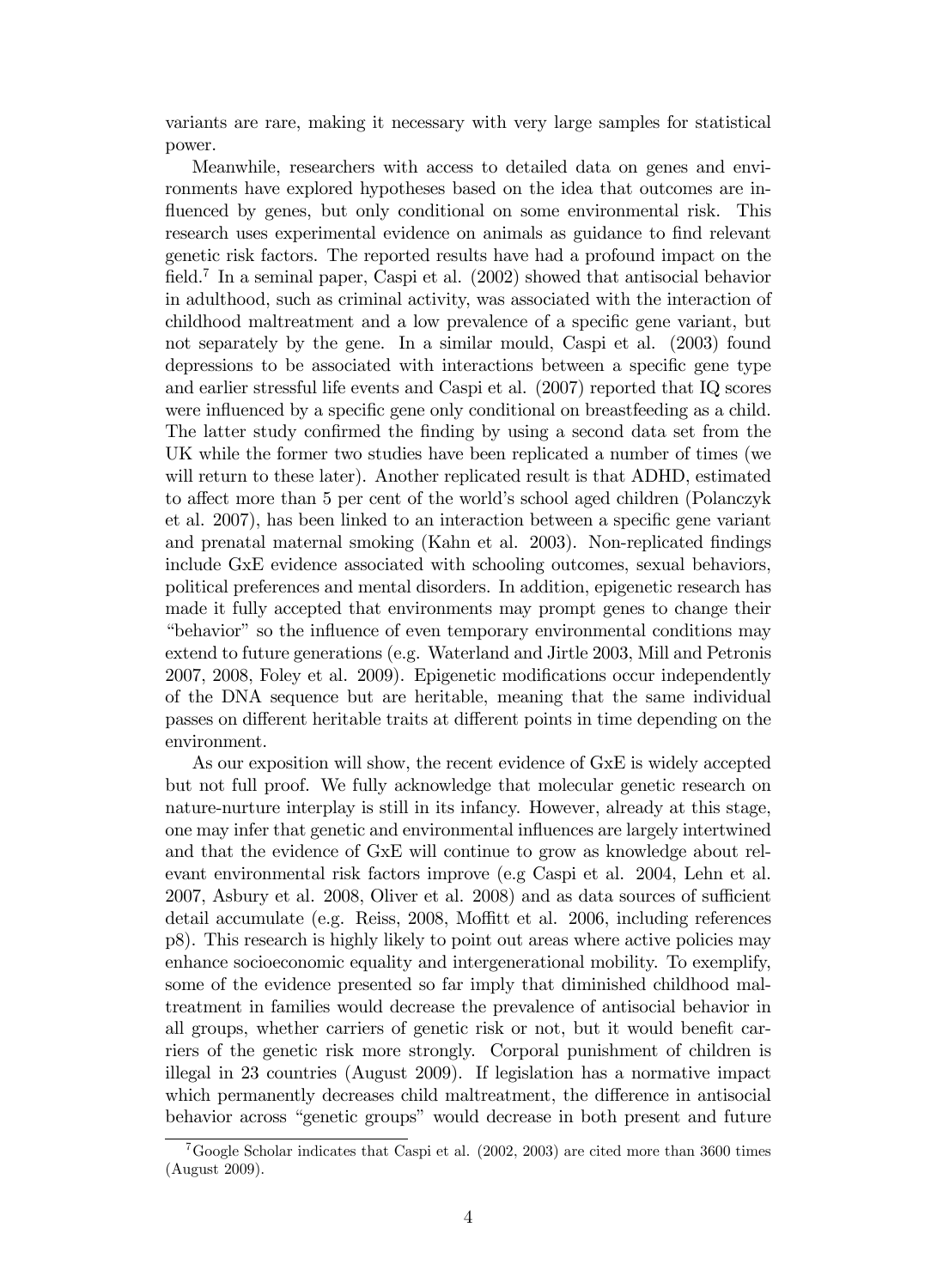generations.<sup>8</sup> Similar implications follow if increased resources could decrease smoking and/or drinking among pregnant women (reducing the incidence of ADHD) and/or could increase mothers' breastfeeding of children (enhancing IQ). Consequently, we believe that this literature should be of interest to social scientists.

The paper is organized as follows; we present evidence of GxE from traditional models based on twins and adoptees in the following section. Section 3 contains an account of the GxE evidence from molecular genetic research, including a discussion on identification issues. Section 4 presents epigenetic research and Section 5 concludes.

## II Gene environment interactions in traditional models

Quantitative genetic studies based on twins or adoptees have found a substantial hereditary effect in most behavioral traits. In comparison, the number of articles reporting evidence of GxE within this framework is very small.<sup>9</sup> An often cited study in the economics literature is Turkheimer et al. (2003) who demonstrated that the genetic component of the variation in IQ was higher in groups with better socioeconomic standards (SES). Splitting their sample in two halves, estimates of heritability were .10 if SES was low and .72 if SES was deÖned as high. Similar Öndings had already been reported by Rowe et al. (1999), when controlling for parents' level of education, Guo and Stearns (2002) when controlling for parental unemployment and, more recently, Harden et al. (2007) when considering parental income. On adoption data, Sacerdote (2007) divided foster families into three types and found environmental influences to be strongest in large families where parents had low educational achievements. Thus, all these results indicate that poor socioeconomic background is associated with a stronger environmental impact. A common interpretation is that genes associated with ability may be suppressed by bad environments. A key question, and a potentially important contribution of molecular genetics, is to more exactly identify the environmental risk factors.

Björklund, Lindahl and Plug (2006) used a different approach to detect GxE. In order to analyze schooling levels of children adopted in Sweden in the 1960s, they constructed interaction variables between adoptive parentsí and biological parents' schooling to reflect the children's environmental and genetic factors. In alternative specifications, they used earnings, income or university attendance in similar fashion. The interaction variables were associated with significant coefficients, but counter to intuition, the main effects of the biological and rearing parents' characteristics became insignificant or even significantly negative. Björklund, Jäntti and Solon (2005) report similar

<sup>8</sup>Corporal punishment of children is illegal in Sweden since 1979. Durrant and Janson  $(2005)$  confirm that physical abuse did decrease and infer education and a normative impact of the law as two probable causes.

<sup>9</sup>For references on GxE evidence within the traditional framework, see also Rutter and Silberg (2002), Moffitt et al. (2006), McGue (2008).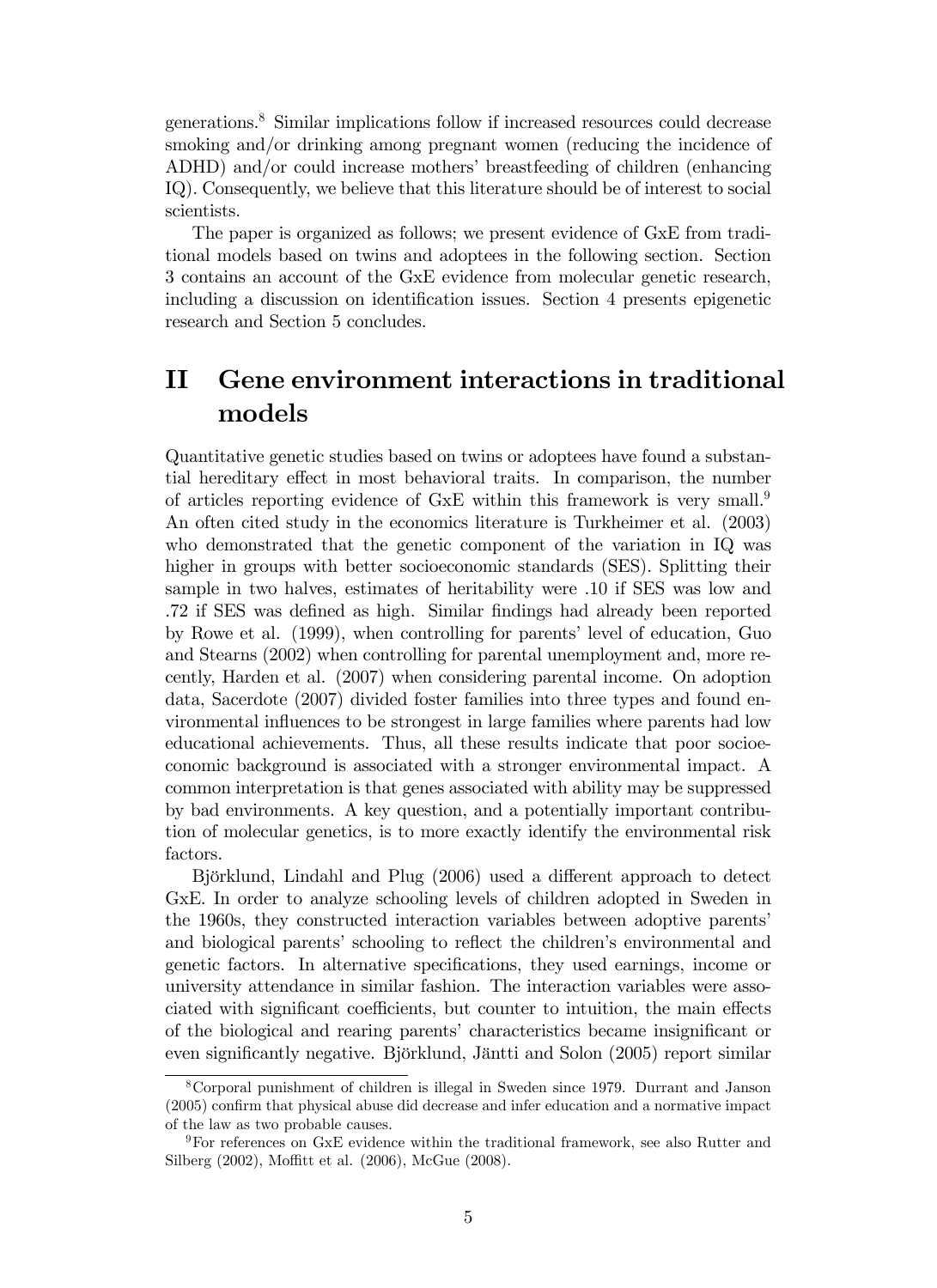findings with a reduced sample from the same data. While they do not reject the idea of GxE interactions, they note that the framework does not allow for a useful decomposition of nature and nurture effects.

More specific evidence of GxE was reported in the studies by Cadoret et al. (1996) and Kendler et al. (1995). These partly contributed to the formulation of the hypotheses tested in the seminal work by Caspi et al. (2002, 2003). Cadoret et al. (1996) analyzed conduct disturbances among adoptees in Iowa. The measure of genetic risk was based on information about antisocial personality disorder in biological parents, and the environmental risk was measured by indicators on antisocial behavior of the rearing parents. The negative environment had no effect on the child's conduct disturbance if there was no biological risk factor involved, but the effect was significant if both conditions applied. Kendler et al. (1995) studied the incidence of major depressions within the framework of the twin model. Stressful life events among MZ and DZ twins were considered as the environmental risk factor, whereas the genetic risk was measured by the incidence of depressive behavior in the co-twin. The Öndings indicated that given a stressful life event had occurred, the genetic risk altered the probability for depression.

### III Molecular genetic research

We next turn to results from molecular genetics research, where genetic variants are directly observable. In Section 3.1, we give an account the evidence of GxE in Caspi (2002, 2003) and discuss issues of identification. In Section 3.2, we present some further examples of GxE evidence but then abstain from a discussion on identification as our intention is foremost to show the range of topics where GxE has been considered.

#### A Evidence of gene environment interaction effects

Caspi et al. (2002 and 2003) were the first molecular genetic studies to establish gene environment interaction effects on human behavior. This team of researchers followed (and still follows) 1037 individuals from the city of Dunedin, New Zealand, born between April 1972 and March 1973. Childparent data have been collected every second year until aged 15 and then at age 18, 21, 26 and at age 32, when the sample still displayed 96 per cent retention. The longitudinal data contains details on both environmental and genetic factors. The point of departure in Caspi et al. (2002) was the hypothesis of a connection between child abuse and later antisocial behavior. Focusing on males, followed from age 3 to 26, they explored variation in maltreatment experiences between age 3 and 11. No maltreatment was reported for 64 per cent, "probable" maltreatment for 28 per cent and "severe" maltreatment for 8 per cent. Their outcomes included five different measures of antisocial behavior; adolescent conduct disorders, convictions of violent crimes, disposition towards violence assessed at age 26, symptoms of antisocial personality disorder at age 26 and a composite index measure of the four. Using an additive model, the composite index of antisocial behavior was not significantly associ--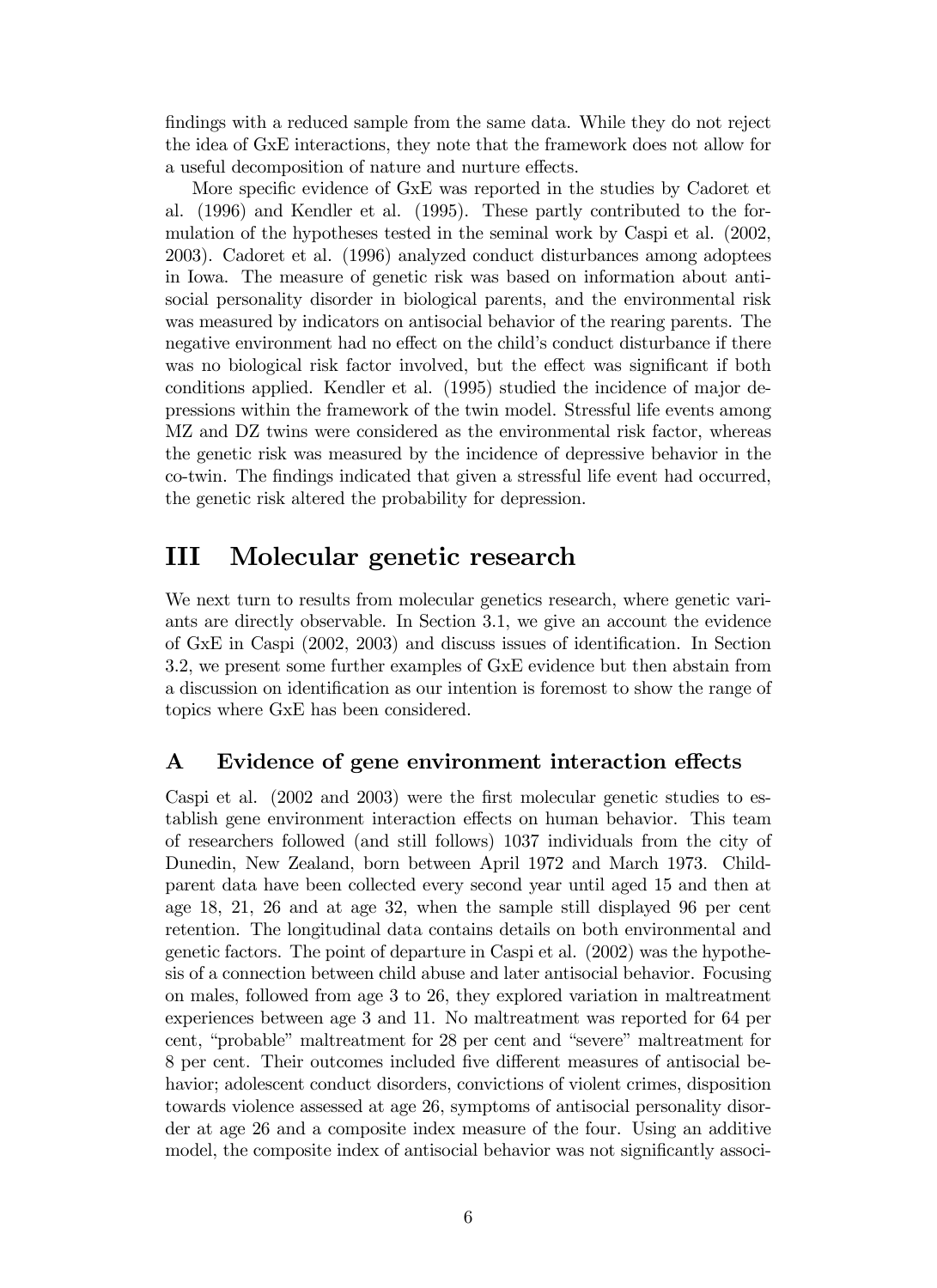ated with the candidate gene variant ( $n = 442$ , p-value .89).<sup>10</sup> When including an interaction variable between genetic risk and maltreatment, a significant association with each measure of antisocial behavior was detected, including the composite index. Thus, giving the results a causal interpretation, any policy which could diminish child maltreatment would also decrease later antisocial behavior, including criminal activities, and particularly so among individuals carrying genetic risk factors. The size of the increase in probability of antisocial behavior is non-trivial when genetic risk is combined with environmental risk (as compared with only environmental risk), but a weakness is that the cells of carriers with both genetic risk and environmental risk is typically very small, below 20 individuals.

The first study to replicate the result was Foley et al. (2004) who analyzed the incidence of conduct disorder for a sample of Virginia twins (514 males). Their definition of maltreatment in childhood was based on detailed information from interviews conducted by trained field workers, and then classified as violence between parents, parental neglect or inconsistent parental discipline. Several studies have followed, and a meta-analysis by Taylor and Kim-Cohen (2007) reviews the results from published articles. They report that the GxE prediction "holds up across eight different studies with samples that range in mean age from  $7$  to  $32$ ". These include two non-replications. Haberstick et al. (2005) was based on interviews of 774 males but they were ìself-nominatedî (volunteers) and included only four individuals convicted of any violent offence. Huizinga et al. (2006) was the other non-replication, based on self-report questionnaires from a sample of 277 males, and we return to this study and other issues of identification below.<sup>11</sup>

Caspi et al. (2003) studied the incidence of stressful life events and its association with depression, showing that a genetic variant had a moderating impact on the relation. This topic has a long history in the psychiatric literature. Stressful life events (SLEs) between ages 21 and 26 were assessed with life-history calendars, and included 14 types of events such as job loss, financial stress, health stressors, marital problems, marital loss. In the Dunedin sample, 30 per cent experienced no SLE, 25 per cent one event, 20 per cent two events, 11 per cent three events and 15 per cent four events or more. The genetic risk factor was not significantly associated with SLEs (p-value .59). Depressive symptoms in the past year were assessed at age 26 through interviews.

Again, there was no significant occurrence of depressive symptoms across the gene type, but an interaction variable between SLE and the genetic variation was significantly linked with depressive symptoms. Uher and McGuffin (2008) review 17 published works, including three non-replications, which have attempted to replicate the study presented in Caspi et al. (2003). They explore the design of all studies in terms of statistical approaches, the definitions of environmental risk and outcome measures, and assess whether genes influence the probability of environmental risk. A statistical property when estimating

 $10$ The gene type in question is called MAO-A, but we avoid biological definitions as our interest is primarily to discuss overall implications for social policy rather than gene-specific aspects.

 $11$ One study, Young et al. (2006), was excluded from their analysis as it was based on a clinical sample of individuals in treatment for conduct problems.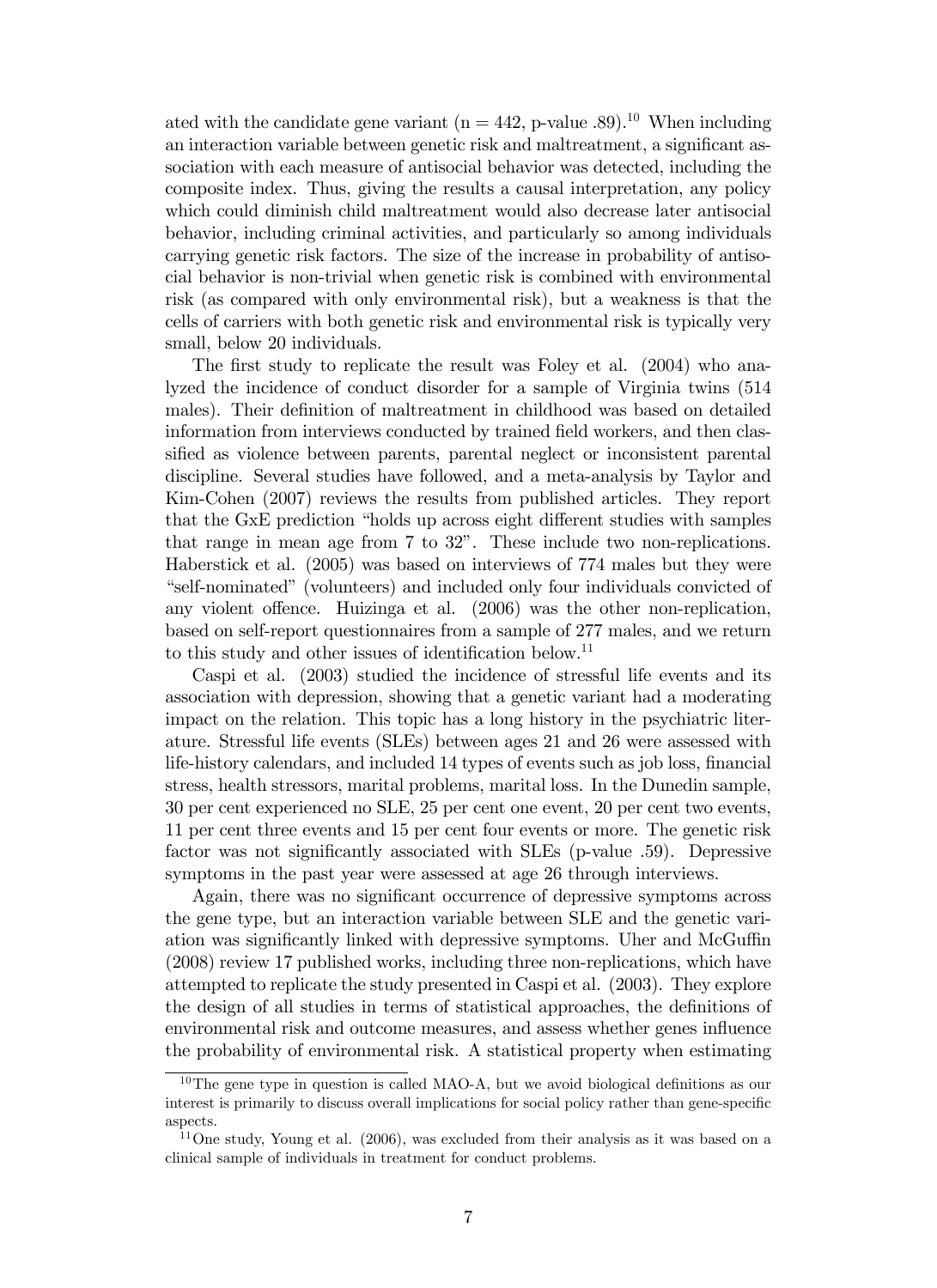interaction effects in regressions is that the results are sensitive to scaling and susceptible to generate false significant as well as false insignificant estimates. In Caspi et al. (2002, 2003), robustness checks where the E factors were represented by several types of indicators with different scaling properties supported the original hypotheses.

Uher and McGuffin  $(2008)$  devote particular attention to the three nonsupportive studies of Caspi et al. (2003), which they note also reported weaker direct associations between SLE and the onset of depression. As possible explanations, they infer data collection methods and the age composition of the samples. Structured interviews have been judged as more reliable to accurately assess SLEs (Brown and Harris 1978, Paykel 1997), and while the Öve studies based on structured interviews replicated the Öndings, the non-replications were all based on self-report questionnaires (as was Huizinga et al. 2006, the non-replication of Caspi et al. 2002). Concerning the age of the samples studied, the GxE evidence may not hold for older age groups as SLEs have a naturally weaker association with depression among elderly. Depressive states tend to re-occur and the strongest link with SLE concerns the first depressive episode (Meltzer, 1989).

The GxE evidence could be driven by a gene interaction (GxG) rather than GxE. One argument against this is that the hypothesized genetic risks are derived from experimental like evidence on animals, which do not include genetic interactions (references are provided in Caspi et al. 2002, 2003, Uher and McGuffin 2008). Also, Caspi et al.  $(2003)$  found the GxE interaction was unrelated to depression reported at age 18 or age 21, i.e. in periods preceding the SLE. Thus, if GxG is a confounding factor, it is likely to work through the  $SLE<sup>12</sup>$ . The same is implied by the insignificant correlation between gene type and the occurrence of SLE. Caspi et al. (2002) also show that none of the E factors in that study (the measures of child maltreatment) correlate significantly with the candidate G factor. However, to be able to completely exclude the GxG hypothesis, one would need a randomly distributed SLE, but the GxE evidence presented so far does not include environmental risk which has been randomly assigned.

Additional results in Caspi et al. (2003) reported that child maltreatment as  $E$  factor (instead of SLE) generated significant  $GxE$  for the incidence of depression, emphasizing that GxE is not limited to a narrow environmental adversity. Other studies have altered the depressive state outcome to instead focus on criminal behavior, alcohol and drug use (Reif et al. 2007, Covault et al. 2007, Nilsson et al. 2005, Kaufman et al. 2007). The results imply a complex set of effects of GxE for which Uher and McGuffin (2008) suggest three possible interpretations. It may be 1) that the same GxE has several separate effects, or 2) that the same GxE contributes to several outcomes along the same causal pathway (depression leads to substance use, which leads to criminality), or 3) that there is some intermediate outcome which is connected in a causal link between gene type and several different outcomes. These

 $12$ Kendler et al. (1999a, 1999b) established a causal relation between SLE and depression. Depending on the nature of the SLE, genetic heritage (controlled by using MZ twins) had no effect in cases of personal inde-pendent SLEs but affected the estimates by up to 50 per cent in cases of personal and network related SLEs.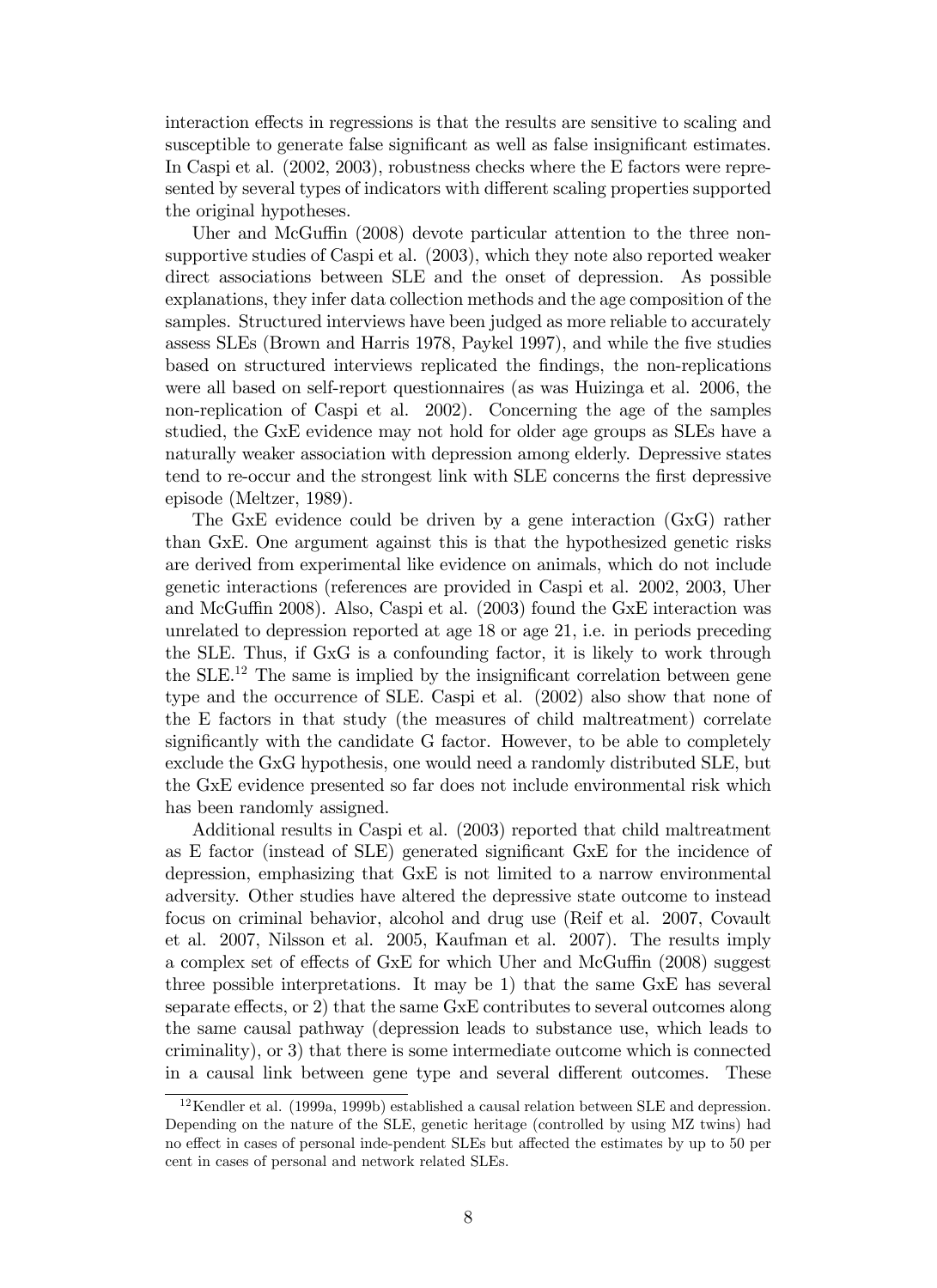remarks do not question the inherent policy issue of the GxE evidence, i.e. that the identification of environmental risk factors may enable policies to improve these environments, and thereby in particular assist carriers of genetic risk. The main reservations are perhaps that results are typically based on relatively small samples and that GxG effects can not be completely ruled out. Future research is likely to further assess these aspects of the GxE evidence.

#### B Other evidence of GxE

As was mentioned in the introduction, researchers have struggled to find a direct genetic link to IQ score. Caspi et al.  $(2007)$  used the fact that breastfeeding of children has been known to predict IQ scores later in life (Anderson et al. 1999, Mortensen et al. 2002). Controlling for intrauterine growth, social class and maternal cognitive ability, they found breastfeeding was significantly related to IQ, as was the interaction term between breastfeeding and their candidate gene type but not the gene type by itself. The gene was not associated with any of the covariates, but it had a moderating impact on the association between breastfeeding and IQ-score. Besides their Dunedin sample  $(n = 858)$ , they confirmed their findings by studying a British sample of same sex twins drawn from a 1994-1995 birth register  $(n = 1772)^{13}$ 

Concerning the incidence of hyperactivity disorders ADHD, Kahn et al.  $(2003)$  showed a specific gene type increased the risk of ADHD if the mother had been smoking during pregnancy. Neuman et al. (2007) replicated the result, as did Becker et al. (2008) for males, controlling for postnatal smoke exposure and psychosocial adversity. Brookes et al. (2006) did not replicate the finding but instead found ADHD linked to prenatal alcohol use which exacerbated the genetic risk.

The evidence suggests that there may be more to gain from policies affecting home environments than previously thought. Thus, breastfeeding may compensate genetic risk factors associated with cognitive abilities, and keeping pregnant women away from drinking and smoking may compensate for genetic risks associated with conduct disorders.

Other examples of detected GxE interaction effects include Guo et al. (2008) who found an association between the number of sexual partners and a specific gene type, which did not hold in school environments where a high proportion started having sex early. Settle et al. (2008) found that for individuals with a specific gene variation, the number of friendships in adolescence was significantly associated with a liberal political ideology. The relation did not hold for individuals who did not have the specified genetic makeup.<sup>14</sup> Caspi et al. (2005) examined cannabis use in adolescence, which is considered to be a weak risk factor for developing various psychotic symptoms such as schizophrenia. They found a genetic variant that was related to a significantly higher likelihood of psychotic symptoms following cannabis use in adolescence, whereas

<sup>13</sup>From the Environmental Risk Longitudinal Twin Study.

 $14$ The result lends some support to a controversial study by Alford et al. (2005) who, with a traditional twin study, found quite specific political preferences (on e.g. nuclear power, censorship, abortion laws) were de-termined by genetic heritage. See Charney (2008) for a discussion.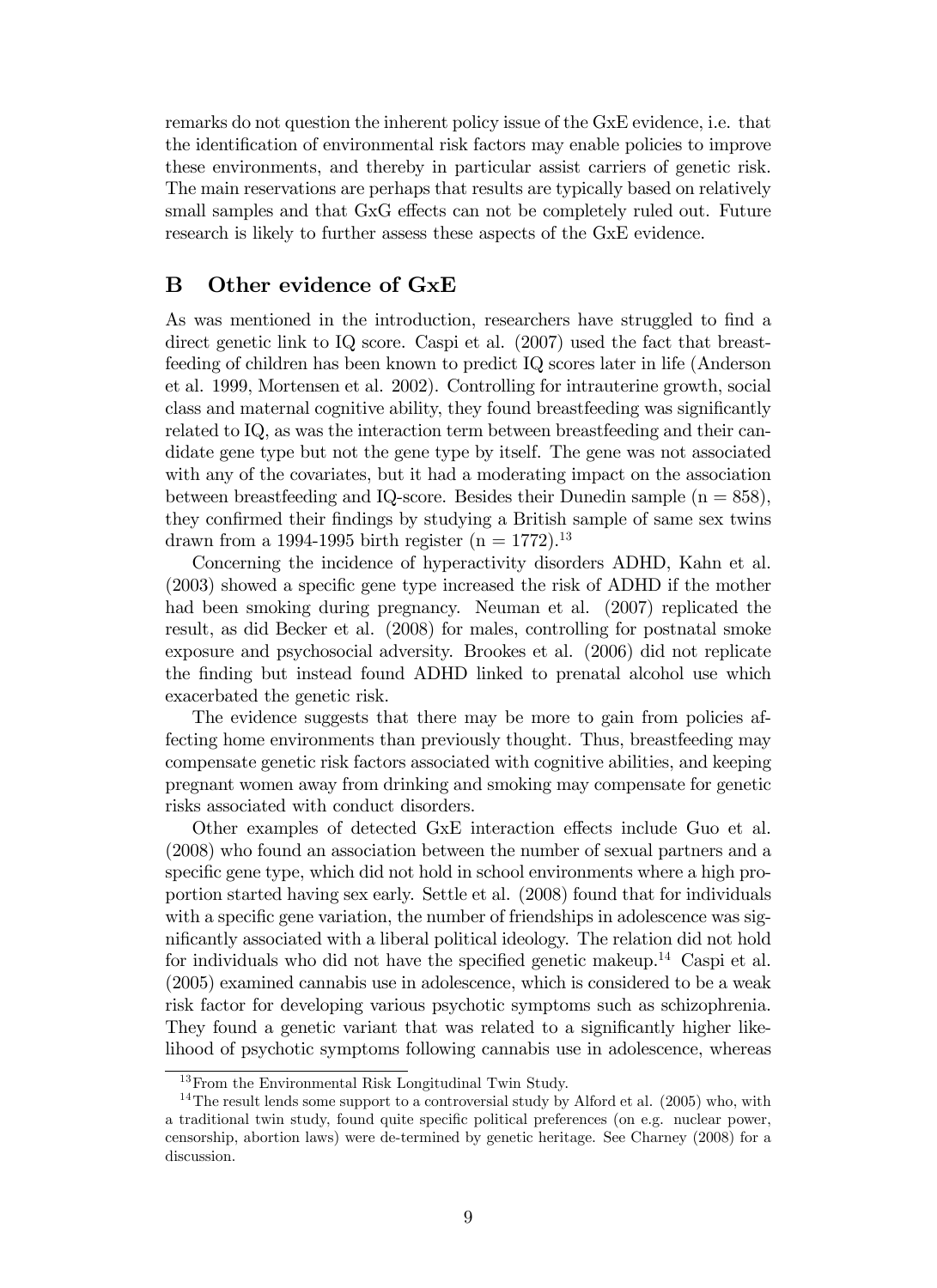another gene type was associated with no relation between cannabis use and psychotic symptoms. Shanahan et al. (2008) explored a genetic variant which has been associated with dysfunctional schooling. Among individuals with this gene type, they found a lower probability of engaging in tertiary level education, but the genetic risk was compensated by environments where parents had high socioeconomic status, were highly involved in school and the school itself was of high quality.

Besides behavioral traits, epidemiologists have recognized that genetically transferable diseases clustered in families most often also depend on environmental risk-factors. For example, exposure to smoking increases the risk for lung-cancer but the effect is moderated by gene types (Amos et al. 2008, Hung et al. 2008, Thorgeirsson 2008). Asthma is related to specific genes but the risks increase for children exposed to tobacco smoke early in life (Bouzigon et al. 2008) and decrease for children who attend day care during the Örst year (Hoffian et al. 2005). Other fields include bacterial infections (malaria, streptococci), cardiovascular disease and type 2 diabetes, for references, including replications, see Moffitt et al.  $(2006, p8)$ .

## IV Epigenetics

Epigenetics concern heritable information outside the DNA sequence (the Greek prefix epi means "on" or "over"). Although DNA sequences remain unchanged, it has been shown that environmental factors may cause genes to "behave" differently; the term used is that they modify gene expression, and that such epigenetic modifications are heritable.<sup>15</sup> Consequently, monozygotic twins differ significantly in their epigenetic profiles already when they are 5 years old (Mill et al. 2006) and the differences increase with age, and/or if they have a history of non-shared environments (Fraga et al. 2005, Oates et al. 2006). The implications of these studies include that heritable traits are not entirely "random" variants of the ancestors, but partly adapted to the environment.

The human longevity makes it difficult to collect historical data on behaviors and/or environments across generations. The epigenetic hypothesis is therefore easier to study on animals with short life-spans. Waterland and Jirtle (2003) studied the so called agouti mice. Its name stems from a particular gene, the agouti gene, which makes it prone to cancer and diabetes. By altering the diet of the mother just before conception, certain genes were switched off. The offspring was no longer susceptible to cancer or diabetes and lived much longer, and their different physical traits (color and size) and lower disease risks were passed on to the next generation. Similarly, Bertram et al.  $(2008)$  found that under-nutrition of pregnant guinea pigs affected the risk for cardiovascular disease across two generations. Evidence on animals outside gestation include Champagne et al. (2006) who reported from experiments on rats that increased grooming behavior of the mother altered gene

 $15$ The development of a fetus illustrates one example of changing gene expression. A fertilized egg takes new shapes, developing many cell types (venes, muscles etc) as it continues to divide through a process where some genes are activated while others are not.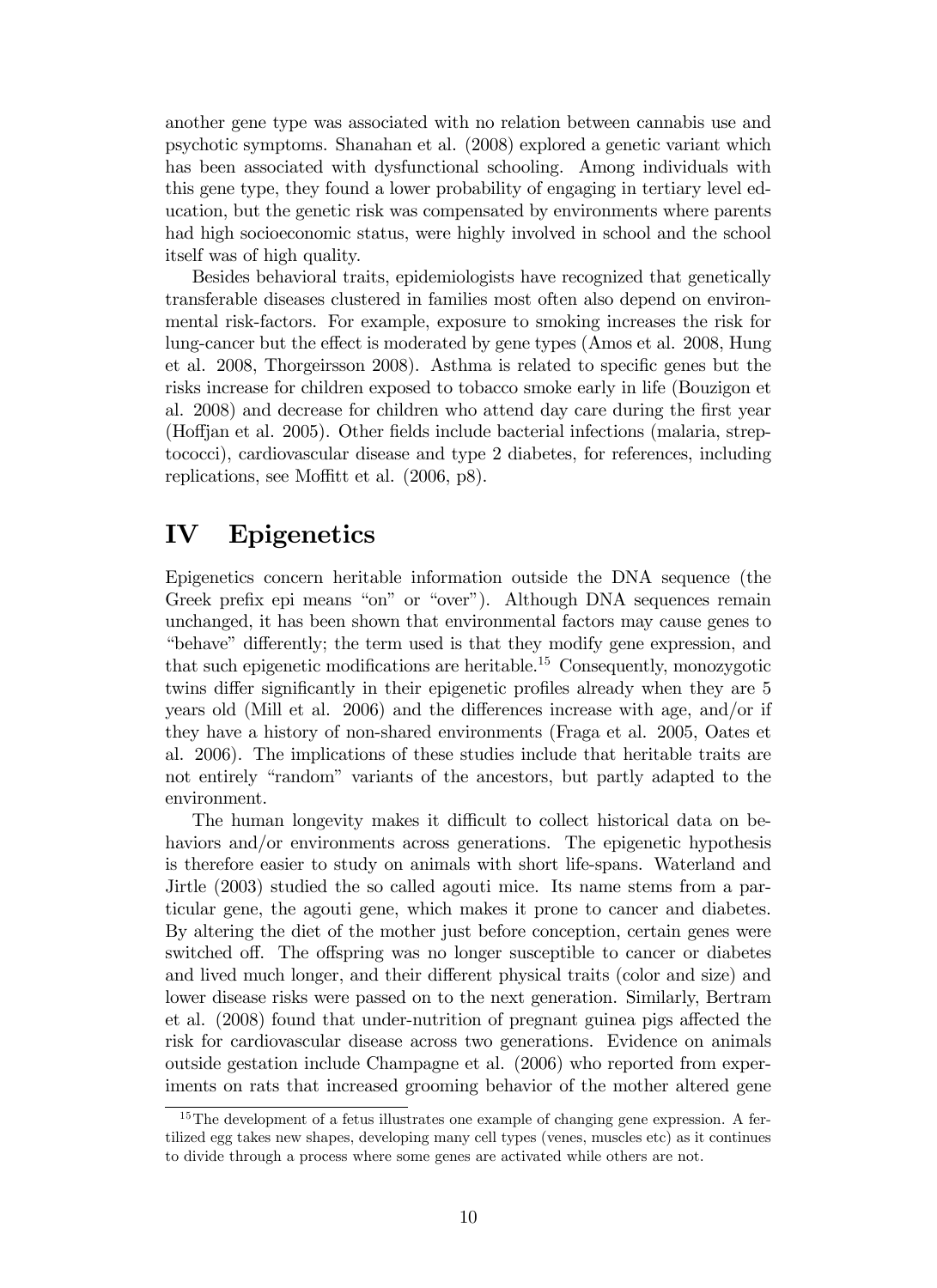expression and induced a similar behavior in female offspring. This behavior was transmitted across generations. Recent evidence in Nätt et al. (2009) indicates that trained abilities may also be transmitted to the offspring. They found that chickens who were exposed to unpredictable food access adapted their strategies to better survive, and their offspring showed similar foraging behavior.

On humans, the famine during the winter of 1944-1945 in the Netherlands has been explored to study the effects of variation in nutrition during pregnancy (Painter et al. 2005, Lumey et al. 2007). It has been shown that the famine had detrimental health effects for the children and grandchildren of those mothers who were exposed. In analogy with the study on the agouti mice, one hypothesis is that a pregnant mother's diet can affect inherited traits through epigenetic influence and that higher disease risks may persist also for future generations. With a slightly different hypothesis in mind, Kaati et al. (2002) studied the occurrence of food shortage in northern Sweden by going through records of harvests and food prices during the 19th Century. They were especially interested in food supplies during children's so-called "slow growth period" (SGP) which occurs at age 8-10 for girls and 9-12 for boys. It turned out that individuals experiencing food shortages in the SGP, had descendants with lower risks of mortality from cardiovascular disease and diabetes (i.e. a period of fasting decreased descendants' risks). Pembrey et al.  $(2006)$  analyzed the effect of smoking during the SGP by exploring UK data from the Avon Longitudinal Study of Parents and Children, consisting of interviews with parents of newborn 1991-1992. Of the 5,000 fathers who had said they were smokers, 166 of them had stated they were regular smokers already during the SGP. They found that the sons of these fathers had higher body mass index as 9 year olds. Among the hypotheses to explain these findings, epigenetics is a major candidate but, of course, the evidence from studies of animals is more compelling.

## V Concluding discussion

To explain how human behavior and individual traits are developed, recent evidence from molecular genetic research has emphasized interactions between genes and environment, while genetic effects that operate independently of environmental conditions have been found surprisingly weak. Moreover, epigenetic findings suggest that environmental factors affect gene expressions which are heritable even though they are independent of the DNA sequence. If the current Öndings stand the test of time, molecular genetics may provide further strength to arguments for social interventions.

For economists concerned with how socioeconomic outcomes are generated, co-operation with geneticists is an interesting path. Identifying environmental risk factors, which in particular affect carriers of genetic risks, have egalitarian policy implications in the current generation, but will also increase intergenerational mobility if environmental and/or genetic risk factors are more prevalent among individuals from poor socioeconomic backgrounds.

Several authors provide guidelines for GxE research (Moffitt et al. 2006,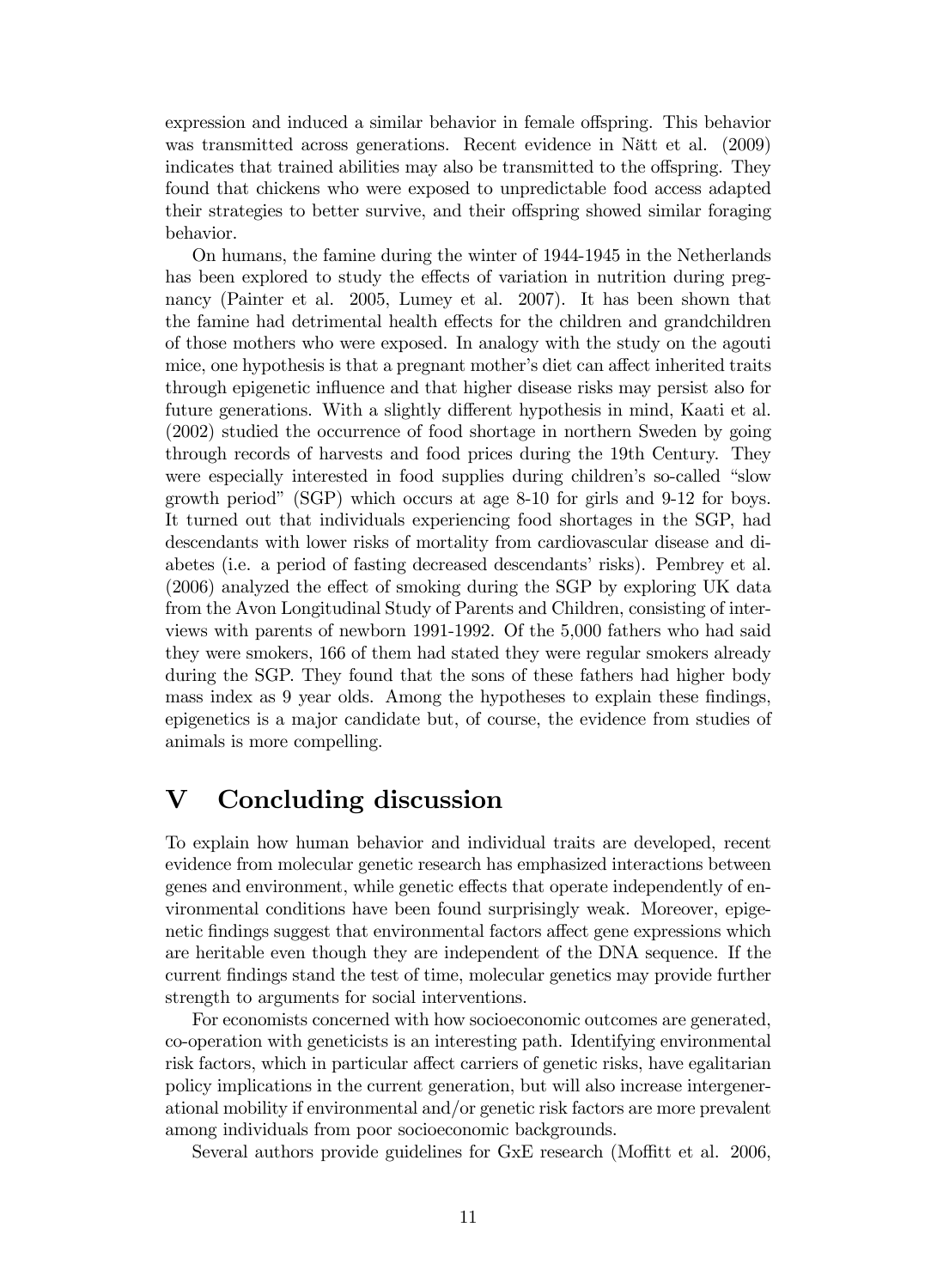Uher and McGuffin 2008). Major caveats include that  $GxE$  may develop in several stages, requiring longitudinal data, and that variations in environments are measured quite crudely compared with genetic variations. This suggests that relatively small samples, with more expensive measures of E, may be preferred to larger data sets. Simulations of measurement errors in Wong et al. (2003) indicate that if correlations with some true value of E increase from .4 to .7 it corresponds to a 20-fold increase in sample size. Of course, whether researchers uncover a direct genetic effect, a GxE or no effect depends on the variation in  $E$  and  $G$ . If a genetic variant influences outcome only conditional on an  $E$  factor, it will emerge as a direct effect if  $E$  is very common or no effect if E is very rare, i.e. in order to detect  $GxE$ , sufficient variation in E is required. Usually, however, environments vary greatly and even MZ twins who share the same class-room environment have been found to perceive it very differently (Asbury et al. 2008). Also, as traditional studies based on twins or adopted children have found genetic endowments to co-vary with most diseases, mental disorders and behavioral traits, it seems likely that the sensitivity to environmental factors would also partly depend on the genes.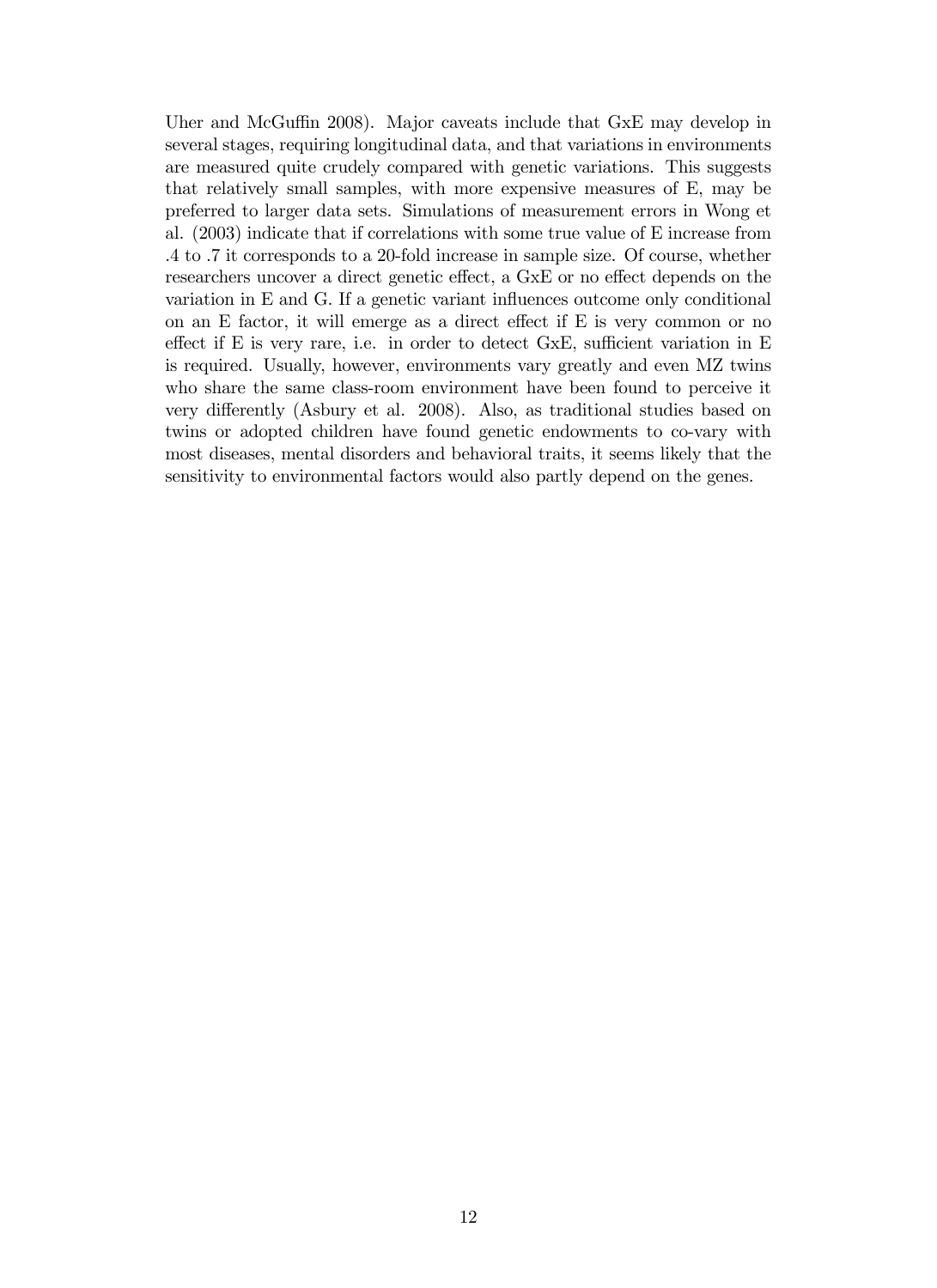#### References

Alford, J., Funk, C. and Hibbing, J. (2005). Are Political Orientations Genetically Transmitted? American Political Science Review 99(2), 153-167.

Amos, C.I., Wu, W., Broderick, P. et al. (2008). Genome-wide Association Scan of Tag SNPs Identifies a Susceptibility Locus for Lung Cancer at 15q25.1. Nature and Genetics 40(5), 616-622.

Anderson, J.W., Johnstone,B.M. and Remley, D.T. (1999). Breast-feeding and Cognitive Development: A Meta-Analysis. American Journal of Clinical Nutrition 70, 525-535.

Asbury, K., Almeida, D., Hibel, J., Harlaar, N. and Plomin, R. (2008). Clones in the classroom: A Daily Diary Study of the Nonshared Environmental Relationship Between MZ Differences in School Experience and MZ Differences in School Achievement. Twin Research and Human Genetics 11(6), 686-695.

Becker, K., El-Faddagh, M., Schmidt, M., Esser, G. and Laucht, M. (2008). Interaction of Dopamin Transporter Genotype with Prenatal Smoke Exposure on ADHD Symptoms. The Journal of Pediatrics 152, 263-269.

Behrman, J. and Taubman, P. (1976). Intergenerational Transmission of Income and Wealth. American Economic Review 66, 436-440.

Behrman, J. and Taubman, P. (1989). Is Schooling "Mostly in the Genes"? Nature-Nurture Decomposition Using Data on Relatives. Journal of Political Economy 97(6), 1425-1446.

Bertram, C., Khan, O., Ohri, S., Phillips, D., Matthews, S. and Hanson, M. (2008). Transgenerational Effects of Prenatal Nutrient Restriction on Cardiovascular and Hypothalamic-Pituitary-Adrenal Function. Journal of Physiology 586(8), 2217-2229.

Björklund, A., Jäntti, M. and Solon, G. (2005). Influences of Nature and Nurture on Earnings Variation. A Report on a Study of Various Sibling Types in Sweden. In Bowles, S. Gintis, H. and Osborne, M. Unequal Chances: Family Background and Economic Success, Princeton, NJ, Princeton University Press.

Björklund, A., Jäntti, M. and Solon, G. (2007). Nature and Nurture in the Intergenerational Transmission of Socioeconomic Status: Evidence from Swedish Children and Their Biological and Rearing Parents. The B.E. Journal of Economic Analysis and Policy 7(2), article 4.

Björklund, A., Lindahl, M. and Plug, E. (2006). The Origins of Intergenerational Associations: Lessons from Swedish Adoption Data. Quarterly Journal of Economics 121, 999-1028.

Bouzigon, E., Corda, M.S., Hugues, A., Dizier, M.-H., Boland, A., Bousquet, J. et al.  $(2008)$ . Effect of 17q21 Variants and Smoking Exposure in Early-Onset Asthma. The New England Journal of Medicine 359, 1985-1994.

Brookes, K.J., Mill, J., Guindalini, C., Curran, S., Xu, X., Knight, J. et al. (2006). A Common Haplotype of the Dopamine Transporter Gene Asociated with Attention-Deficit/Hyperactivity Disorder and Interacting with Maternal Use of Alcohol During Pregnancy. Archives of General Psychiatry 63, 74-81.

Brown, G.W. and Harris, T.O. (1978). Social Origins of Depression. A Study of Psychiatric Disorder in Women. 5th ed. Routledge, London.

Butcher, L.M., Davis, O.S.P., Craig, I.W. and Plomin, R. (2008). Genome-Wide Quantitative Trait Locus Association Scan of General Cognitive Ability Using Pooled DNA and 500K Single Nucleotide Polymorphism Microarrays.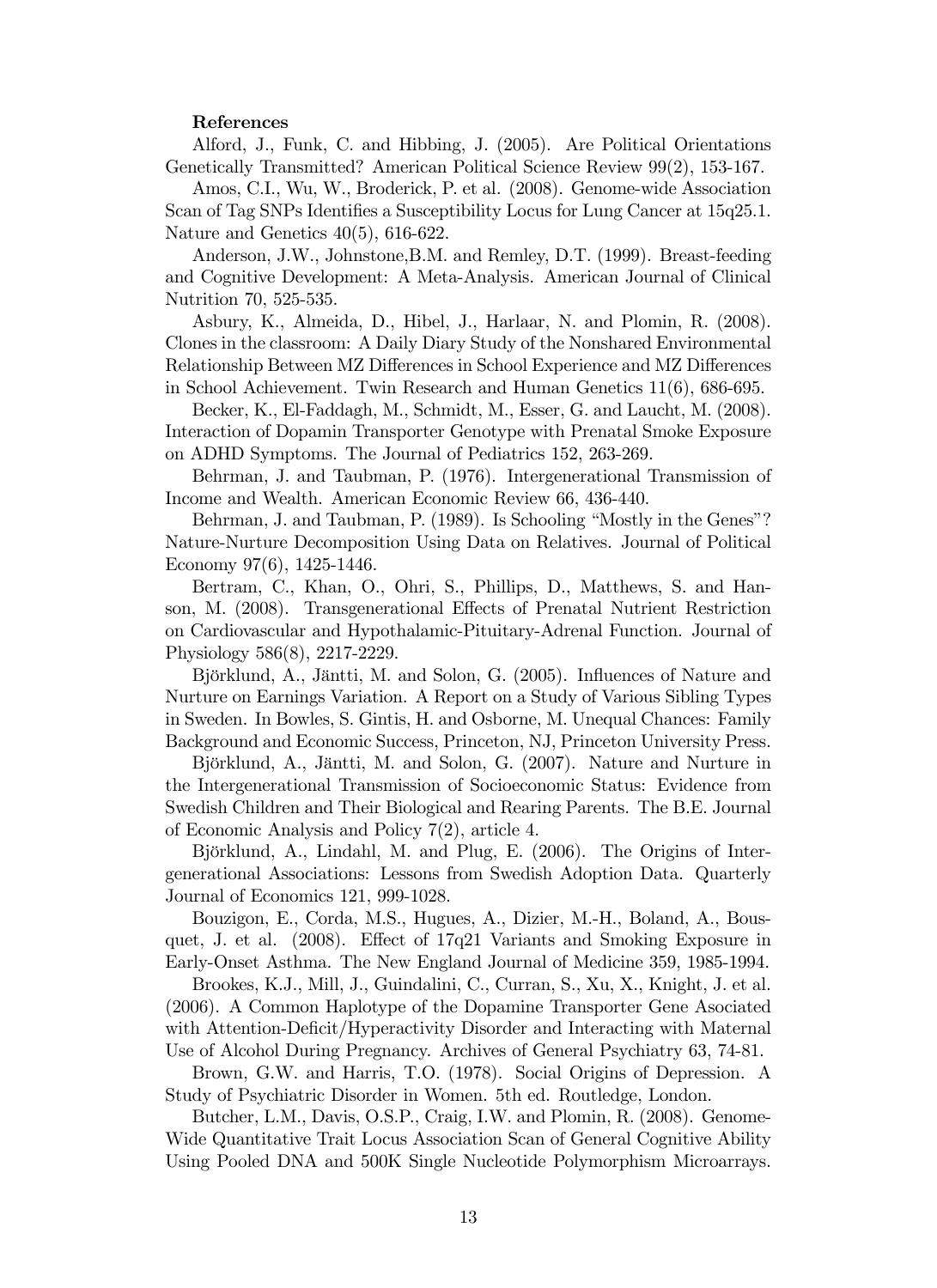Genes, Brain and Behavior 7, 435-446.

Cadoret, R.J., Winokur, D., Langbehn, E., Troughton, E., Yates, W.R. and Stewart, M.A. (1996). Depression Spectrum Disease I: The Role of Gene Environment Interaction. American Journal of Psychiatry 153, 892-899.

Case, A., Lin, F.I. and McLanahan, S. (2000). How Hungry is the Selfish Gene? Economic Journal 1110, 781-804.

Case, A., Lin, F.I. and McLanahan, S. (2001). Educational Attainment of Siblings in Stepfamilies. Evolution and Human Behavior 22, 269-289.

Caspi, A., McClay, J., Moffitt, T., Mill, J., Martin, J., Craig, I.W. (2002). Role of Genotype in the Cycle of violence in Maltreated Children. Science 297, 851-854.

Caspi, A., Sugden, K., Moffitt, T., Taylor, A., Craig, I.W. and Harrington, H. (2003). Ináuence of Life Stress on Depression: Moderation by a Polymorphism in the 5-HTT gene. Science 301, 386-389.

Caspi, A., Moffitt, T., Morgan, J., Rutter, M., Taylor, A. Arsenault, L. et al. (2004). Maternal Expressed Emotion Predicts Childrenís Antisocial Behavior Problems: Using Monozygotic Twin Differences to Identify Environmental Effects on Behavioral Development. Development Psychology 40, 149-161.

Caspi, A., Moffitt, T., Cannon, M., McClay, J., Murray, R., Harrington, H. et al. (2005). Moderation of the Effect of Adolescent-Onset Cannabis Use on Adult Psychosis by a Functional Polymorphism in the Catechol-O-Methyltransferase Gene. Biological Psychiatry 57, 1117-1127.

Caspi, A., Williams, B., Kom-Cohen, J., Craig. I., Milne, B., Poulton, R. et al.  $(2007)$ . Moderation of Breastfeeding Effects on the IQ by Genetic Variation in Fatty Acid Metabolism. Proceeding of the National Academy of Sciences of the United States of America 104(47), 18860-18865.

Cesarini, D., Dawes, C., Johannesson, M., Lichtenstein, P. and Wallace, B. (2009a). Genetic Variation in Preferences for Giving and Risk-Taking. Quarterly Journal of Economics 124(2), 809-842.

Cesarini, D., Johannesson, M., Lichtenstein, P. and Wallace, B. (2009b). Heritability of Overconfidence. Journal of the European Economic Association 7(2-3), 617-627.

Champagne, F.A., Weaver, I.C.G., diorio, J., Dymov, S., Szyf, M. and Meaney, M.J. (2006). Maternal Care Associated with Methylation of the Estrogen Receptor- $\alpha$ 1b promoter and Estrogen Receptor- $\alpha$  Espression in the Medial Preoptic Area of Female Offspring. Endocrinology 147(6), 2909-2915.

Charney, E. (2008). Genes and Ideologies. Perspectives on Politics  $6(2)$ , 299-319.

Covault, J., Tennen, H., Armeli, S., Conner, T.S., Herman, A.I. and Cillessen, A.H. et al. (2006). Interactive Effects of the Serotonin Transporter 5-HTTLPR Polymorphism and Stressful Life Events on College Student Drinking and Drug Use. Biological Psychiatry 61, 609-616.

Cunha, F. and Heckman, J.J. (2009). The Economics and Psychology of Inequality and Human Development. Journal of the European Economic Association 7(2-3), 320-364.

Dickens, W. and Flynn, J. (2001). Heritability Estimates Versus Large Environmental Effects: The IQ Paradox Resolved. Psychological Review  $108(2)$ , 346-369.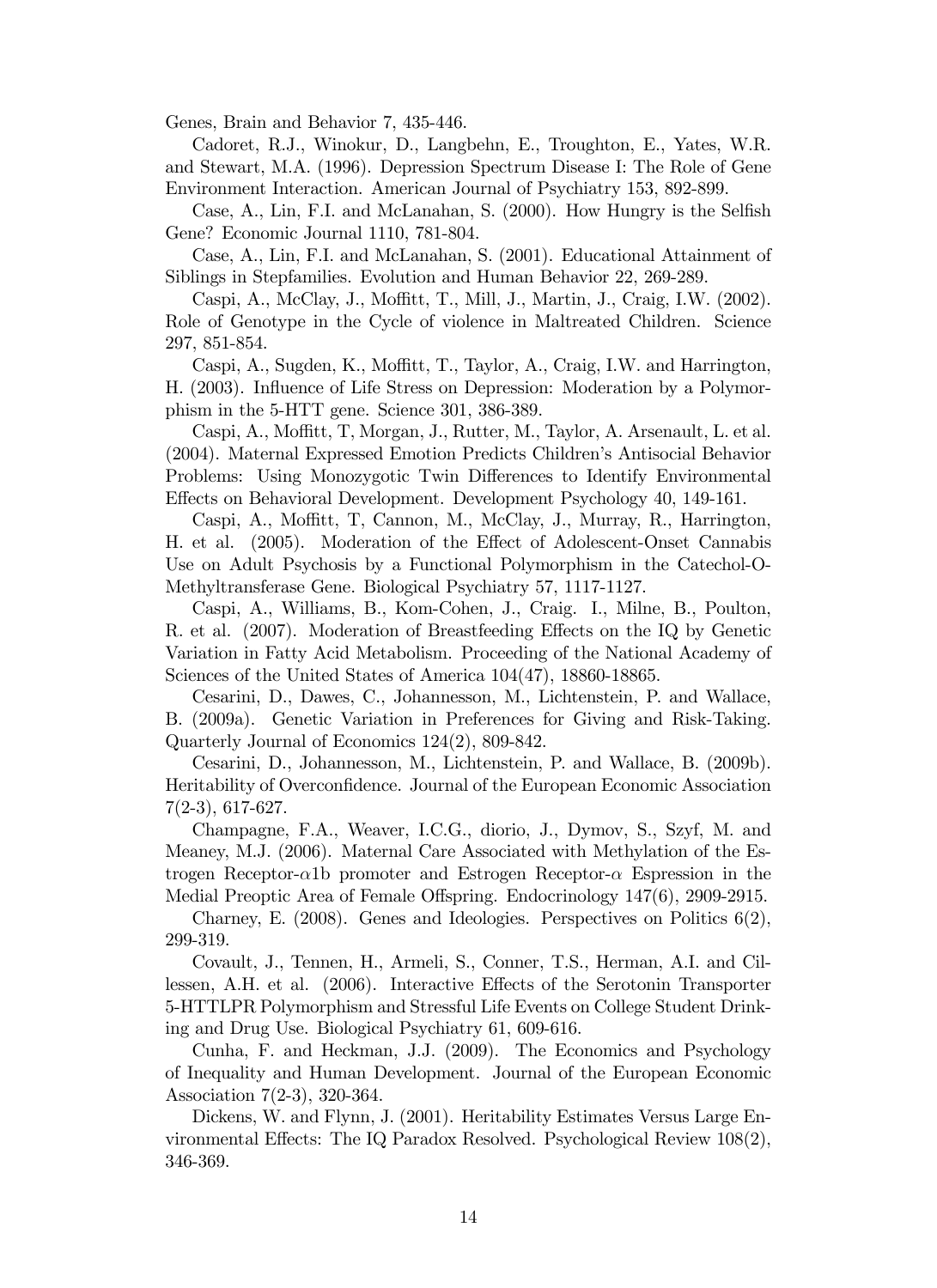Durrant, J.E. and Janson, S. (2005). Law Reform, Corporal Punishment and Child Abuse: The Case of Sweden. International Review of Victimology 12(2), 139-158.

Foley, D.L., Craig, J., Morley, R., Olsson, C., Dwyer, T. Smith, K. and Saffery, R. (2009). Prospects for Epigenetic Epidemiology. American Journal of Epidemiology 169, 389-400.

Foley, D.L., Eaves, L.J., Wormley, B., Silberg, J.L., Maes, H.H. and Kuhn, J. (2004). Childhood Adversity, monoamine Oxidase A Genotype and Risk for Conduct Disorder. Archives of General Psychiatry 61(7), 738-744.

Fraga, M.F., Ballestar, E., Paz, M.F., Ropero, S., Setien, F. et al. (2005). Epigenetic Differences Arise During the Lifetime of Monozygotic Twins. Proceeding of the National Academy of Sciences of the United States of America 102, 10604-10609.

Franke, B., Neale, B. and Faraone, S. (2009). Genome-Wide Association Studies in ADHD. Human Genetics. In press.

Goldberger, A. (1979). Heritability. Economica 46, 327-347.

Goldstein, D. (2009). Common Genetic Variation and Human Traits. New England Journal of Medicine 360(17), 1696-1698.

Guo, G., Yuying, T. and Tianji, C. (2008). Gene by Social Context Interactions for Number of Sexual Partners among White Male Youths: Genetics-Informed Sociology. American Journal of Sociology 114, 36-66.

Guo, G. and Stearns, E. (2002). The Social Influences on the Realization of Genetic Potential for Intellectual Development. Social Forces 80(3), 881-910.

Haberstick, B., Lessem, J., Hopfer, C., Smolen, A., Ehringer, M., Tiimberlake, D. and Hewitt, J. (2005). Monoamine Oxidase A (MAOA) and Antisocial Behaviors in the Presence of Childhood and Adolescent Maltreatment. American Journal of Medical Genetics Part B (Neuropsychiatric Genetics) 135B: 59-64.

Harden, K.P., Turkheimer, E. and Loehlin, J.C. (2007). Genotype by Environment Interactions in Adolescents' Cognitive Aptitude. Behavioral Genetics 37, 273-283.

Heckman,J.J. (2007). The Economics, Technology, and Neuroscience of Human Capability Formation. Proceeding of the National Academy of Sciences of the USA 104, 13250-13255.

Heckman,J.J. (2008). Schools, Skills, and Synapses. IZA Working Paper3515.

Hirschhorn, J.  $(2009)$ . Genomewide Association Studies – Illuminating Biologic Pathways. New England Journal of Medicine 360(17), 1699-1701.

Ho§jan, S., Nicolae, D., Ostrovnaya, I., Roberg, K., Evans, M., Mirel, D. et al. (2005). Gene-Environment Interaction Effects on the Development of Immune Responses in the 1st Year of Life. American Journal of Human Genetics 76, 696-704.

Horwitz, A., Videon, T., Schmitz, M. and Davis, D. (2003). Rethinking Twins and Environments: Possible Social sources for Assumed Genetic Ináuences in Twin Research. Journal of Health and Social Behavior 44, 111-129.

Huizinga, D., Haberstick, B., Smolen, A., Menard, S. et al. (2006). Childhood Maltreatment, Subsequent Antisocial Behavior, and the Role of Monoamine Oxidase A Genotype. Biological Psychiatry 60, 677-683.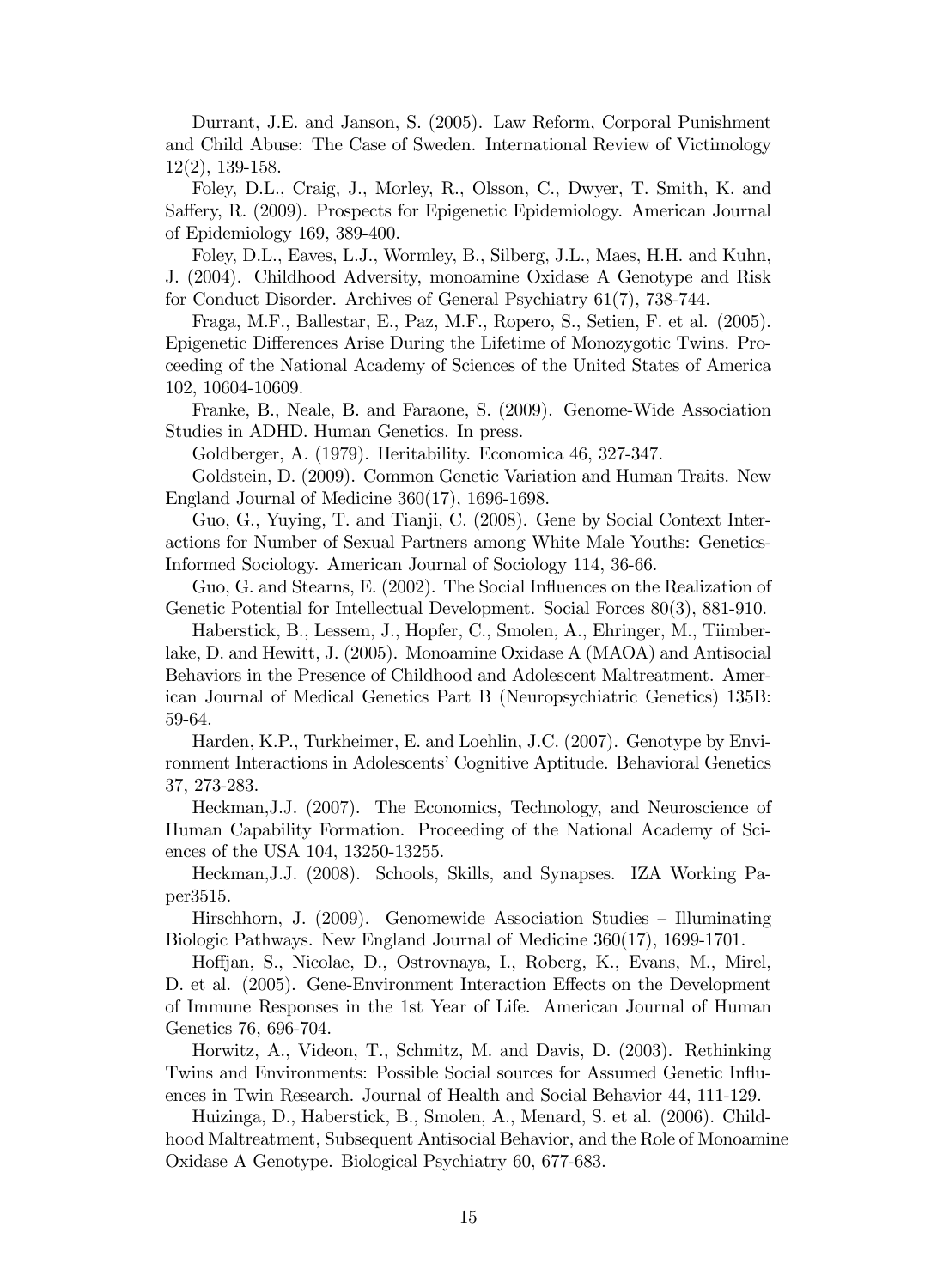Hung, R.J., McKay, J.D., Gaborieau, V. et al. (2008). A Susceptibility Locus for Lung Cancer Maps to nicotinic Acetylcholine receptor Subunit Genes on 15q25. Nature 452(7187), 633-637.

Jencks, C. (1980). Heredity, Environment, and Public Policy Reconsidered. American Journal of Sociology 45, 723-736.

Joseph, J. (2002). Twin Studies in Psychiatry and Psychology: Science of Pseudoscience? Psychiatric Quarterly 73(1), 71-82.

Kaati, G., Bygren, L.O. and Edvinsson, S. (2002). Cardiovascular and Diabetes Mortality Determined by Nutrition During Parents' and Grandparents' Slow Growth Period. European Journal of Huan Genetics 10, 682-688.

Kahn, R., Khoury, J., Nichols, W. and Lanphear, B. (2003). Role of Dopamine Transporter Genotype and Maternal Prenatal Smoking in Childhood Hyperactive-Impulsive, Inattentive, and Oppositional Behaviors. The Journal of Pediatrics 143, 104-110.

Kaufman, J., Yank, B-Z., Douglas-Palumberi, H. et al. (2007). Genetic and Environmental Predictors of Early Alcohol Use. Biological Psychiatry 61, 1228-1234.

Kendler, K.S., Kessler, R.C., Walters, E.E., MacLean, C., Neale, M.C. et al. (1995). Stressful life events, genetic liability, and onset of an episode of major depression in women. American Journal of Psychiatry 152(6), 833-842.

Kendler, K.S., Karkowski, L.M. and Prescott, C.A. (1999a). Causal Relationship Between Stressful Life Events and the Onset of Major Depression. American Journal of Psychiatry 156(6), 837-841.

Kendler, K.S., Karkowski, L.M. and Prescott, C.A. (1999b). The Assessment of Dependence in the Study of Stressful Life Events: Validation Using a Twin Design. Psychological Medicine 29, 1455-1460.

Lehn, H., Derks, E.M., Hudziak, J.J., Heutink, P., van Beijsterveldt, T.C.E.M. and Boomsma, D.I. (2007). Attention Problems and Attention-Deficit/Hyperactivity Disorder in Discordant and Concordant Monozygotic Twins: Evidence of Environmental Mediators. Journal of the American Academy of Child and Adolescent Psychiatry 46, 83-91.

Liu, H. and Zeng, J. (2009). Genetic Ability and intergenerational Earnings Mobility. Journal of Population Economics 22, 75-95.

Lumey, L.H., Stein, A., Kahn, H., van der Pal-de Bruin, K., Blauw, G.J., Zybert, P. and Susser, E. (2007). Cohort Profile: The Dutch Hunger Winter Families Study. International Journal of Epidemiology 36, 1196-1204.

McGue, M. (2008). The End of Behavioral Genetics? Acta Psychologica Sinica 40(10), 1073-1087.

Meaburn, E.L., Harlaar, N., Craig, I.W., Schalkwyk, L.C. and Plomin, R. (2008). Quantitative Trait Locus Association Scan of Early Reading Disability and Ability Using Pooled DNA and 100K SNP Microarrays in a Sample of 5760 Children. Molecular Psychiatry 13, 729-740.

Meltzer, H. (1989). Serotonergic Dysfunction in Depression. British Journal of Psychiatry, Supplement 155, 25-31.

Mill, J., Dempster, E., Caspi, A., Williams, B., Moffitt, T. and Craig, I. (2006). Evidence for Monozygotic twin Discordance in Methylation Level at two CpG Sites in the Promoter Region of the Catechol-O-methyltransferase gene. American Journal of Medical Genetics 141, 421-425.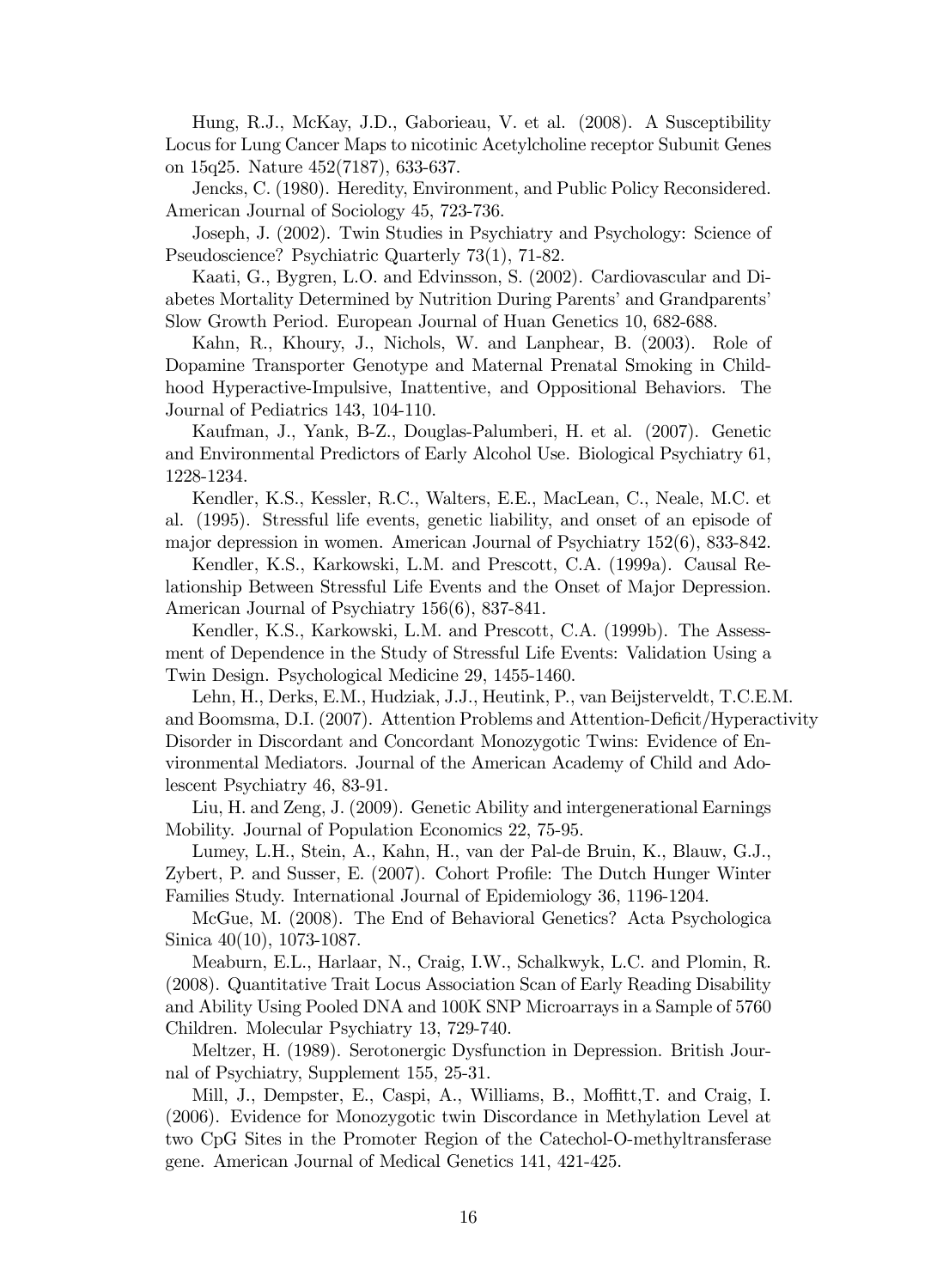Mill, J. and Petronis, A. (2007). Molecular Studies of Major Depressive Disorder: The Epigenetic Perspective. Molecular Psychiatry 12, 799-814.

Mill, J. and Petronis, A. (2008). Pre- and peri-natal Environmental Risks for Attention-Deficit Hyperactivity disorder (ADHD): the Potential role of Epigenetic Processes in Mediating Susceptibility. Journal of child Psychology and Psychiatry 49(10), 1020-1030.

Moffitt, T. Caspi, A. and Rutter, M. (2006). Measured Gene-Environment Interactions in Psychpathology. Perspectives on Psychological Science 1(1), 5-27.

Mortensen, E.L., Michaelsen,K.F., Sanders, S.A. and Remich, J.M. (2002). Association Between Duration of Breastfeeding and Adult Intelligence. Journal of the American Medical Association 287(19), 2365-2371.

N‰tt, D., Lindqvist, N., Stranneheim, H., Lundeberg, J., Torjesen, P. and Jensen, P. (2009). Inheritance of Acquired Behavior Adaptations and Brain Gene Expression in Chickens. PLoS OnE 4(7), e6405.

Neuman, R., Lobos, E., Reich, W., Henderson, C., Sun, L-W and Todd, R. (2007). Prenatal Smoking Exposure and Dopaminergic Genotypes Interact to Cause a Svere ADHD Subtype. Biological Psychiatry 61, 1320-1328.

Nilsson, K.W., Sjöberg, R.L., Damberg, M., Alm, P.O., Ohrvik, J., Leppert, J. et al. (2005). Role of the Serotonin Transporter Gene and Family Function in Adolescent Alcohol Consumption. Alcoholism: Clinical and Experimental Research 29, 564-570.

Oates, N.A., Van Vliet, J., Duffy, D.L., Kroes, H.Y., Martin, N.G., Boomsma, D.I. (2006). Increased DNA Methylation at the AXIN1 Gene in a Monozygotic Twin from a Pari Discordant for a Caudal Duplication Anomaly. American Journal of Human Genetics 79, 155-162.

Oliver, B., Pike, A. and Plomin, R. (2008). Nonshared Environmental Influences on Teacher-Reported Behavior Problems: Monozygotic Twin Differences in Perceptions of the Classroom. Journal of Child Psychology and Psychiatry 49(6), 646-653.

Painter, R., Roseboom, T. and Bleker, O. (2005). Prenatal Exposure to the Dutch Famine and Disease in Later Life: An Overview. Reproductive Toxicology 20, 345-352.

Paykel, E.S. (1997). The Interview for Recent Life Events. Psychological Medicine 27, 301-310.

Pearson T. and Manolio, T. (2008). How to Interpret Genome-Wide Association Study. Journal of the American Medical Association 299(11), 1335- 1344

Pembrey, M., Bygren, L.O., Kaati, G., Edvinsson, S., Northstone, K., Sjöström, M. and Golding, J. (2006). Sex-Specific, Male-Line Transgenerational Responses in Humans. European Journal of Human Genetics 14, 159- 166.

Plug, E. and Vijverberg, W. (2003). Schooling, Family Background and Adoption: Is It Nature of Is It Nurture? Journal of Political Economy 111, 611-641.

Polanczyk, G., de Lima, M.S., Horta, B.L., Biederman, J. and Rhode L.A. (2007). The Worldwide Prevalence of ADHD: A Systematic Review and Metaregression Analysis. American Journal of Psychiatry 164, 942-948.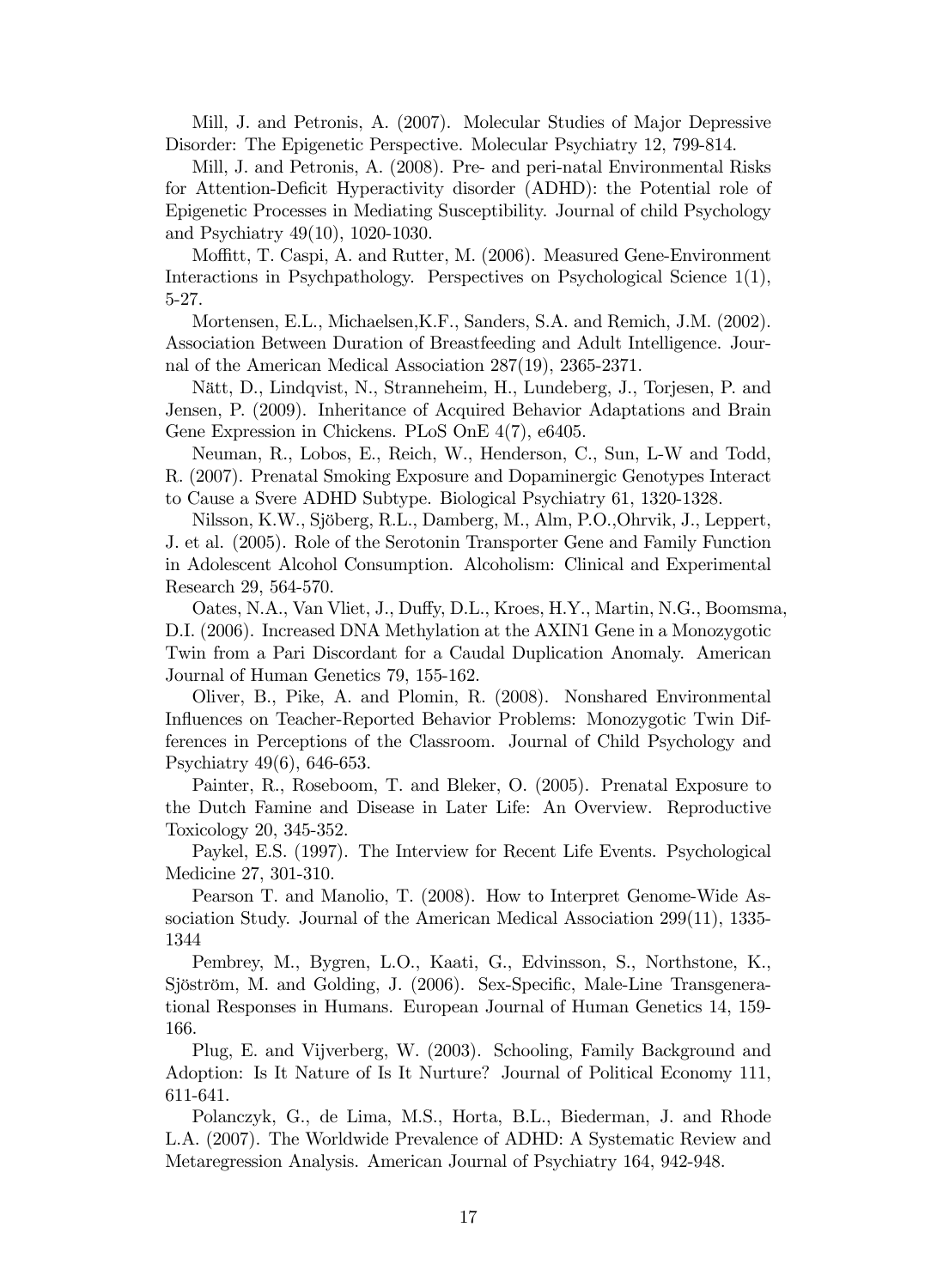Reif, A., Rosler, M., Freitag, C.M., Schneider, M., Eujen, A. and Kissling, C. (2007). Nature and Nurture Predispose to Violent Behavior: Serotonergic Genes and Adverse Childhood Environment. Neuropsychopharmacology 32, 2375-2383.

Reiss, D. (2008). Social Processes and Genetic Influences in Child Development: Novel Uses of Twin and Adoption Designs. Acta Psychologica Sinica 40(10), 1099-1105.

Richardson, K. and Norgate, S. (2006). A Critical Analysis of IQ Studies of Adopted Children. Human Development 49, 319-335.

Rowe, D.C., Jacobson, K.C. and van den Oord, E. (1999). Genetic and Environmental Ináuences on Vocabulary IQ: Parental Education Level as Moderator. Child Development 70(5), 1151-1162.

Rutter, M. and Silberg, J. (2002). Gene-Environment Interplay in Relation to Emotional and Behavioral Disturbance. Annual Review of Psychology 53, 463-490.

Sacerdote, B. (2002). The Nature and Nurture of Economic Outcomes. American Economic Review 92, 344-348.

Sacerdote, B. (2007). How Large Are the Effects from changes in Family Environment? A Study of Korean American Adoptees. Quarterly Journal of Economics 122, 119-157.

Scarr, S. and Weinberg, R. (1994). Educational And Occupational Achievements Of Brothers And Sisters In Adoptive And Biologically Related Families. Behavior Genetics 24, 301-325.

Settle, J., Dawes, C. Hatemi, P. Christakis, N. and Fowler, J. (2008). Friendships Moderate an Association Between a Dopamine Gene Variant and Political Ideology. Paper presented at the annual meeting of the APSA 2008, Boston.

Shanahan, M., Vaisey, S., Erickson, L. and Smolen, A. (2008). Environmental contingencies and Genetic Propensities: Social Capital, Educational Continuation and Dopamine Receptor Gene DRD2. American Journal of Sociology 114, 260-286.

Smith, S.L., Howard, J.A. and Monroe, A.D. (2000). Issues Underlying Behavior Problems in at-risk Adopted Children. Children and Youth Services Review 22, 539-562.

Stoolmiller, M. (1999). Implications of the Restricted Range of Family Environments for Estimates of Heritability and Non-shared Environment in Behavior-genetic Adoption Studies. Psychological Bulletin 125, 392-409.

Taubman, P. (1976). The Determinants of Earnings: Genetics, Family and Other Environments; A Study of White Male Twins. American Economic Review 66(5), 858-870.

Taylor, A. and Kim-Cohen (2007). Meta-Analysis of gene-Environment Interactions in Developmental Psychopathology. Development and psychopathology 19(4), 1029-1037.

Thapar, A. and Stergiakouli, E. (2008). An Overview of the Genetics of ADHD. Acta Psychologica sinica 40(10), 1088-1098.

Thorgeirsson, T.E., Geller, F., Sulem, P et al. (2008). A Variant Associated with Nicotine Dependence, Lung Cancer and Peripheral Arterial Disease. Nature 452(7187), 638-642.